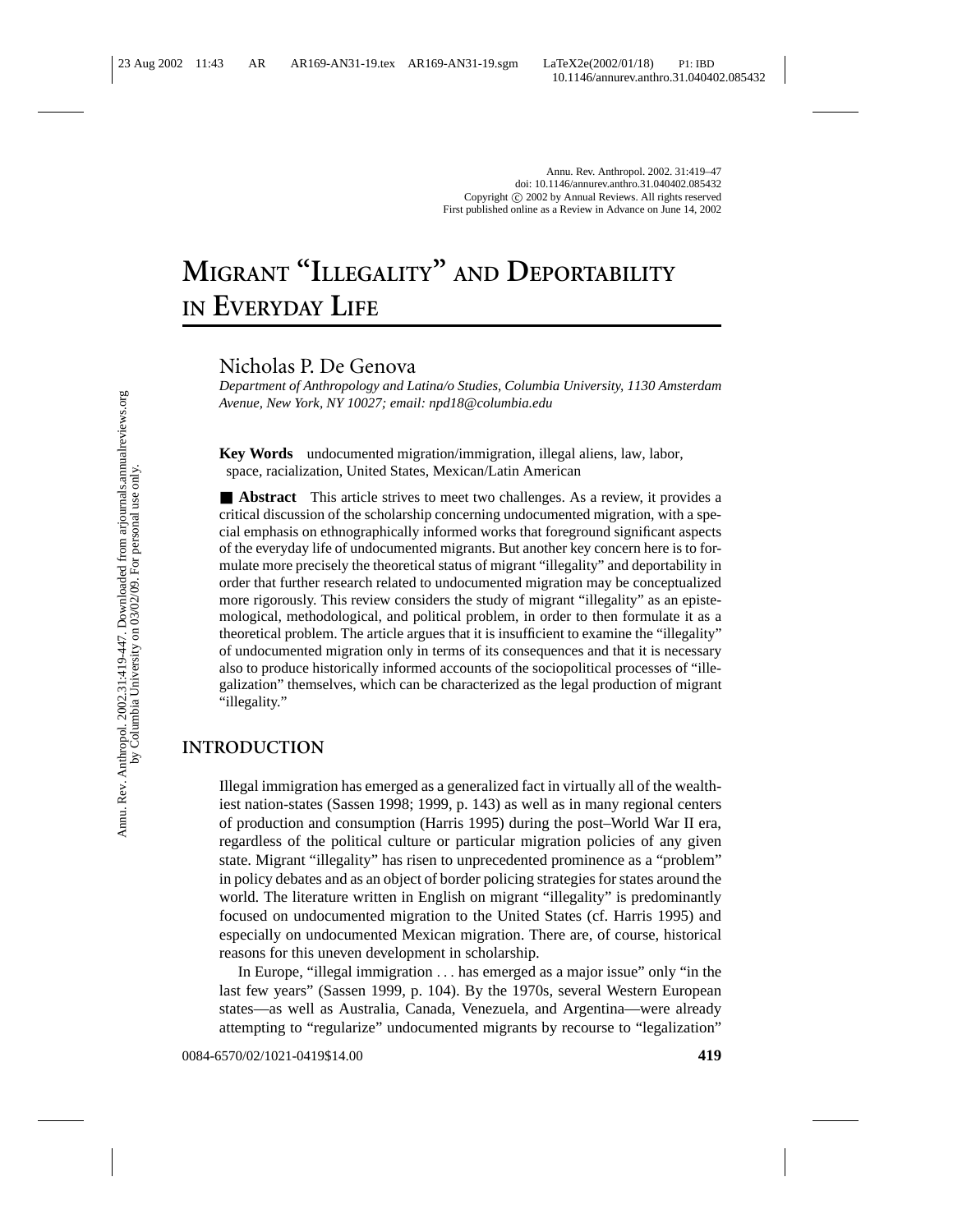procedures (adjustments of status) and official "amnesties": 12,000 were "legalized" in Belgium in 1974; 15,000 in the Netherlands in 1975; 140,000 in France in 1981; 44,000 in Spain in 1986, and 104,000 more in 1991 (Soysal 1994, p. 132); 15,000 in Australia and 30,000 in Venezuela by the early 1990s (Hagan 1994, p. 174; cf. Meissner et al. 1986). Yet these figures are dwarfed by the 3.2 million undocumented migrants "legalized" in the United States following the 1986 "amnesty." Moreover, the U.S. Border Patrol's apprehension and deportation practices began in the 1920s [contrast this with the case of Japan, where migrant "illegality" was made an object of law only in 1990, as Sassen (1998) points out]. The geographical unevenness of the scholarly literature on undocumented migration reflects its character as a response to real sociopolitical transformations. Predictably, the revision of analytic frameworks and the development of new theoretical perspectives have tended to lag far behind the sheer restlessness of life.

Thus, this essay strives to meet two challenges. As a review essay, it provides a critical discussion of the scholarship on undocumented migration, with a special emphasis on ethnographically informed works that foreground significant aspects of the everyday life of undocumented migrants. Other reviews in this series that have addressed some of the broader themes that frame the specific concern of this essay include Alonso (1994), Alvarez (1995), Kearney (1986, 1995), and Ortiz (this volume). But another key concern here is to formulate more precisely the theoretical status of the themes of migrant "illegality" and deportability in order that further research related to undocumented migration may be conceptualized more rigorously.

## **THE STUDY OF MIGRANT "ILLEGALITY" AS AN EPISTEMOLOGICAL, METHODOLOGICAL, AND POLITICAL PROBLEM**

There is a vast social science literature on so-called "illegal aliens" and "illegal immigration." At the outset, it is worthwhile dwelling for a moment on the terminologies that signal more fundamental analytic categories that operate pervasively in the formulation of the subject at hand. In this essay, the term undocumented will be consistently deployed in place of the category "illegal" as well as other, less obnoxious but not less problematic proxies for it, such as "extra-legal," "unauthorized," "irregular," or "clandestine." Throughout the ensuing text, I deploy quotes in order to denaturalize the reification of this distinction wherever the term "illegality" appears, as well as wherever the terms "legal" or "illegal" modify migration or migrants. Thus, the appearance of quotes around these terms should not be understood to indicate the precise terminology that pertains in any particular nation-state context, or any historically specific instance, or any particular author's usage, so much as a general analytic practice on my part. Likewise, the term "migration" will be consistently deployed here to supplant "immigration." Unless referring specifically to immigration law or policy, I also deploy quotes wherever the terms "immigration" or "immigrant" appear, in order to problematize the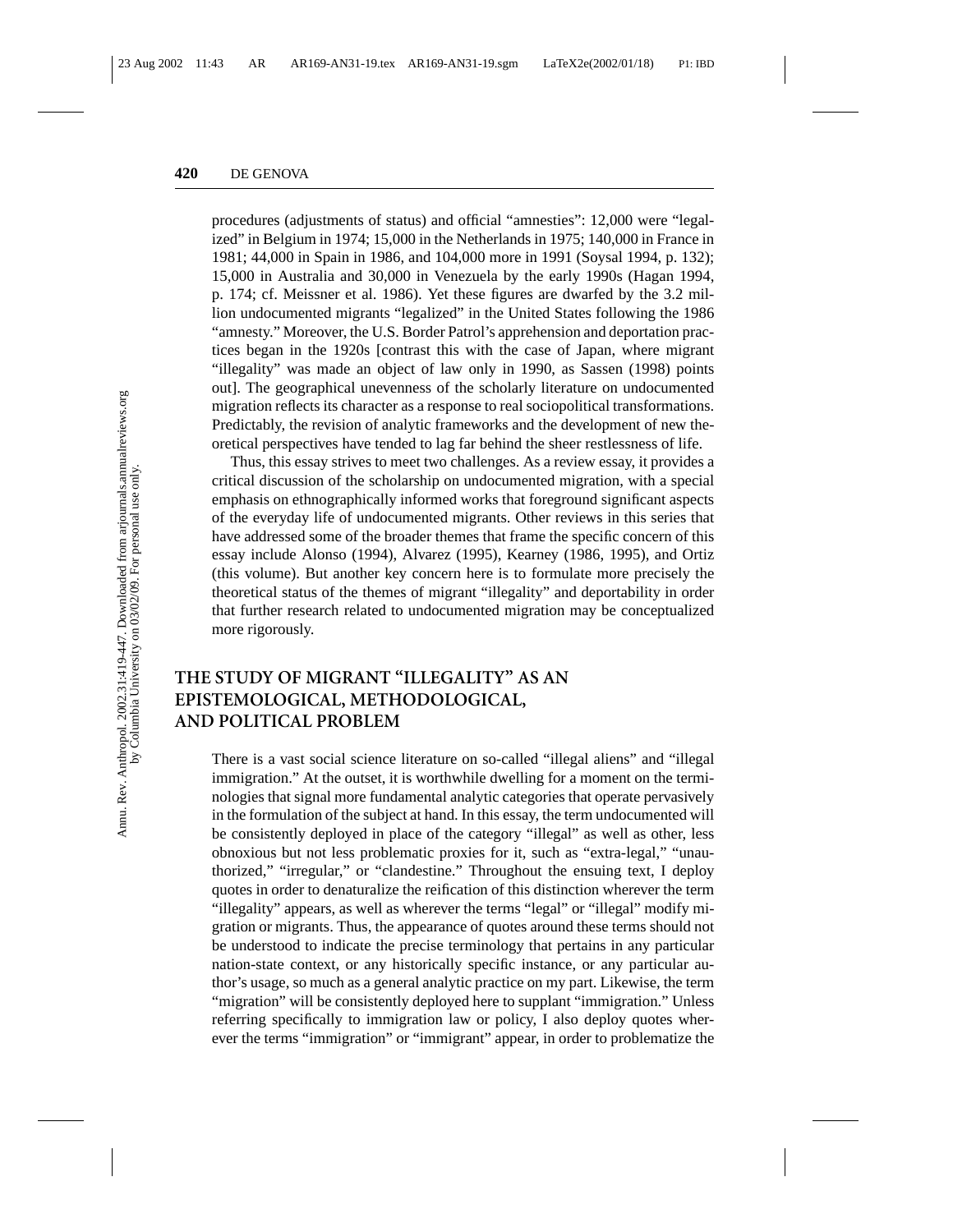implicitly unilinear teleology of these categories (posited always from the standpoint of the migrant-receiving nation-state, in terms of outsiders coming in, presumably to stay). This strategy allows me to problematize the way that U.S. nationalism, in particular, interpellates historically specific migrations in its production of "immigration" and "immigrant" as an essentialized, generic, and singular object, subordinated to that same teleology by which migrants inexorably become permanent settlers and the U.S. nation-state assumes the form of a "promised land"—a self-anointed refuge of liberty and opportunity. [For an expanded treatment of this "immigrant" essentialism and the figure of "the immigrant" as an object of U.S. nationalism, see De Genova (1999, pp. 67–104; n.d.); (cf. Chock 1991 and Honig 1998, 2001)].

The conceptual problems embedded in terminology are symptomatic of deeper problems of intellectual—and ultimately political—orientation. Remarkably, little of this vast scholarship deploys ethnographic methods or other qualitative research techniques to elicit the perspectives and experiences of undocumented migrants themselves, or to evoke the kinds of densely descriptive and textured interpretive representations of everyday life that sociocultural anthropologists tend to relish. If, as Kearney (1986, p. 331) has suggested, the academic home of migration studies was long a murky "back room of demography," where it did not receive much attention from anthropologists, then surely the study of undocumented migration has long been lost in the shuffle somewhere in a corridor between demography, policy studies, and criminology. Indeed, much of the scholarship has been persistently prescriptive, either explicitly promulgating one or another purported "solution" to the putative "problem," or simply deploying the entire arsenal of social scientific objectivities in order to assess the presumed "successes" or "failures" of such legislative strategies or administrative and enforcement tactics. Portes (1978) made this point nearly 25 years ago, and the situation is not drastically different today. As he explained at that time, "The reasons for this emphasis are not difficult to determine. Illegal immigration is one of those issues in which the interests of scholars and government agencies converge. Hence, much of the recent literature aims at an audience composed of decision-makers ... " (1978, p. 469). The concern of such researchers with policy-relevance, now as then, entails presuppositions through which research is effectively formulated and conducted from the standpoint of the state, with all of its ideological conceits more or less conspicuously smuggled in tow. In contrast, from the standpoint of "the free movement of people," as Harris puts it, "the problem is the state rather than those who are mobile" (Harris 1995, p. 85; cf. Carens 1987). Assuming that undocumented migration is indeed a "problem," that the state genuinely seeks to remedy this situation on behalf of the majority of its citizenry and that the state is capable of actually effecting the recommendations of such studies, "studies which examine the problem within officially pre-established limits [...] yield a constrained and impoverished product" (1978, p. 470). "If governmental definitions of reality do not coincide with those of other actors in the system," Whiteford elaborates, "that should not come as a surprise. What does seem surprising is that social scientists . . . share the worldview of the bureaucrats" (1979, p. 134).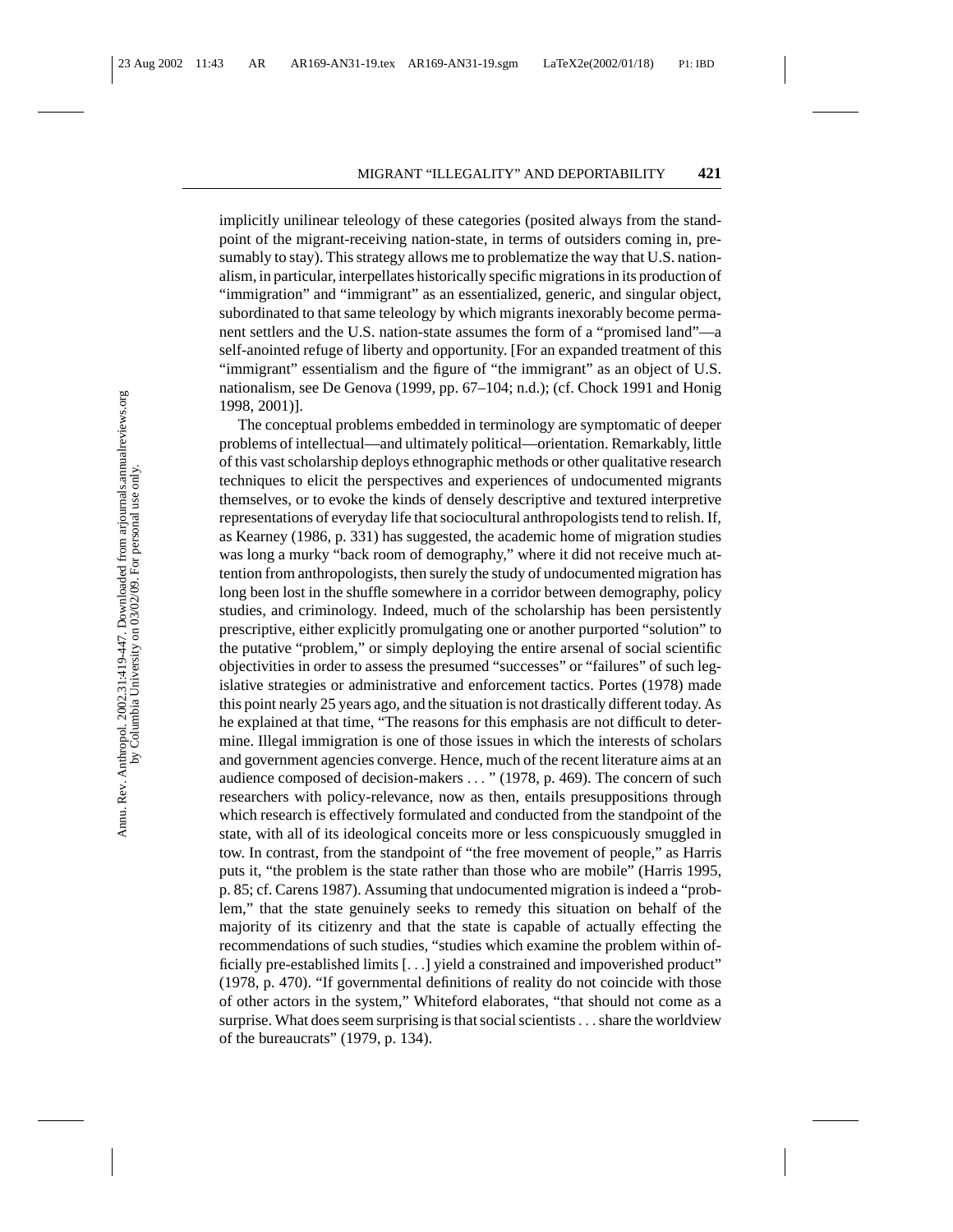"Illegality" (much like citizenship) is a juridical status that entails a social relation to the state; as such, migrant "illegality" is a preeminently political identity. To conduct research related to the undocumented noncitizens of a particular nation-state from the unexamined standpoint of its citizens, then, involves the kind of uncritical ethnocentrism that is, by definition, a perversion of anthropology's putative aims as a distinctive mode of inquiry (De Genova 1999, 2003). There is a still deeper methodological problem, however. It is necessary to distinguish between studying undocumented people, on the one hand, and studying "illegality" and deportability, on the other. The familiar pitfalls by which ethnographic objectification becomes a kind of anthropological pornography—showing it just to show it, as it were—become infinitely more complicated here by the danger that ethnographic disclosure can quite literally become a kind of surveillance, effectively complicit with if not altogether in the service of the state. As Foucault observes, in his characteristic style that so elegantly states the obvious, "the existence of a legal prohibition creates around it a field of illegal practices" (1979, p. 280). In the case of undocumented migrants, the ethnographic documentation and exhibition of such practices can have quite practical consequences and entail certain ethical quandaries and strategic risks at the levels of both research practice and representation.

It is important to clarify that undocumented migrants, as such, do not comprise an objectively or intrinsically self-delimiting domain for anthropological study. As Malkki argues with respect to "refugees," the analytic validity and usefulness of the term undocumented migrants is that it supplies "a broad legal or descriptive rubric" that includes within it a tremendous heterogeneity (Malkki 1995, p. 496; cf. Brennan 1984, Couper 1984). Undocumented migrations are, indeed, preeminently labor migrations (cf. Burawoy 1976; Bustamante 1972, 1976, 1978; Castells 1975; Chavez 1992a, pp. 139–55; Hondagneu-Sotelo 2001; Kearney 1998; Rouse 1995a,b). (Note that the U.S. Border Patrol, from 1925—when it was first created—until 1940, operated under the auspices of the Department of Labor). As such, undocumented migrations would be inconceivable were it not for the value they produce through the diverse services they supply to citizens. "Illegality," then, both theoretically and practically, is a social relation that is fundamentally inseparable from citizenship. Furthermore, concretely, there are no hermetically sealed communities of undocumented migrants. In everyday life, undocumented migrants are invariably engaged in social relations with "legal" migrants as well as citizens, and they commonly live in quite intimate proximity to various categories of "documented" persons—sometimes as spouses, frequently as parents or extended family members (often sharing the same households), as well as neighbors, coworkers, and so on. "On a day-to-day basis, their illegality may be irrelevant to most of their activities, only becoming an issue in certain contexts.... Much of the time they are undifferentiated from those around them, but suddenly ... legal reality is superimposed on daily life" (Coutin 2000, p. 40; cf. Corcoran 1993, pp. 144–51). To conduct research on undocumented migrants as such—conceptualized in isolation—is therefore to perpetrate a rather egregious kind of epistemic violence on the social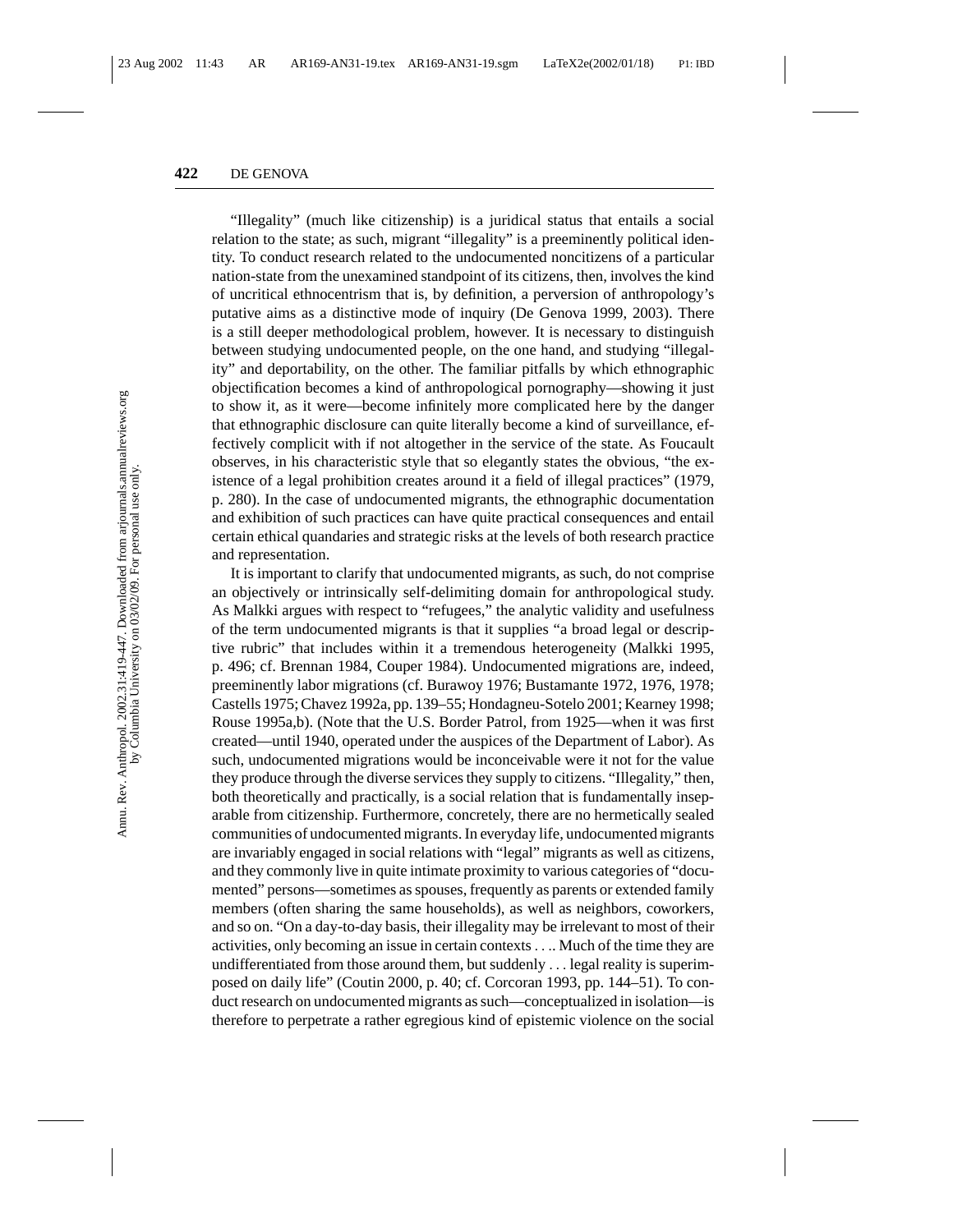reality of everyday life for those migrants. Furthermore, by constituting undocumented migrants (the people) as an epistemological and ethnographic "object" of study, social scientists, however unwittingly, become agents in an aspect of the everyday production of those migrants' "illegality"—in effect, accomplices to the discursive power of immigration law. In her ethnography of Sanctuary Movement activists' struggles on behalf of securing refugee status and political asylum for undocumented Central Americans, Coutin (1993) emphasizes the everyday social relations that help to sustain what she calls "alienation" (the process through which individuals come to be defined as "illegal aliens"). "Given the pervasiveness of this system," Coutin (1993, p. 89) contends, "any act that constructs individuals' legal identities has political implications." Notably, in her ethnography of Salvadoran legalization struggles, Coutin is explicit in her characterization of the research as "an ethnography of a legal process rather than of a particular group" (2000, p. 23). There is a need for such research on "illegality" *qua* sociopolitical condition, in contradistinction to research on undocumented migrants *qua* "illegal aliens."

A premier challenge, therefore, is to delineate the historical specificity of contemporary migrations as they have come to be located in the legal (political) economies of particular nation-states. Only by reflecting on the effects of sociolegal, historical contexts on research does it become possible to elaborate a critical anthropological perspective that is not complicit with the naturalization of migrant "illegality." It thus becomes possible for the ethnographic study of undocumented migrations to produce migrant "illegality" as the kind of ethnographic object that can serve the ends of a distinctly anthropological critique of nation-states and their immigration policies, as well as of the broader politics of nationalism, nativism, and citizenship.

What at first appeared to be a merely terminological matter, then, upon more careful consideration, is revealed to be a central epistemological and conceptual problem, with significant methodological ramifications, ethical implications, and political repercussions.

## **THE STUDY OF MIGRANT "ILLEGALITY" AS A THEORETICAL PROBLEM**

Undocumented migrations are, as I have already suggested, preeminently labor migrations, originating in the uniquely restless creative capacity and productive power of people. The undocumented character of such movements draws our critical scrutiny to regimes of immigration law and so demands an analytic account of the law as such, which is itself apprehensible only through a theory of the state. Likewise, the specific character of these movements as labor migrations within a global capitalist economy demands an analysis of the mobility of labor, which itself is only understandable through a critical theoretical consideration of labor and capital as mutually constituting poles of a single, albeit contradictory, social relation.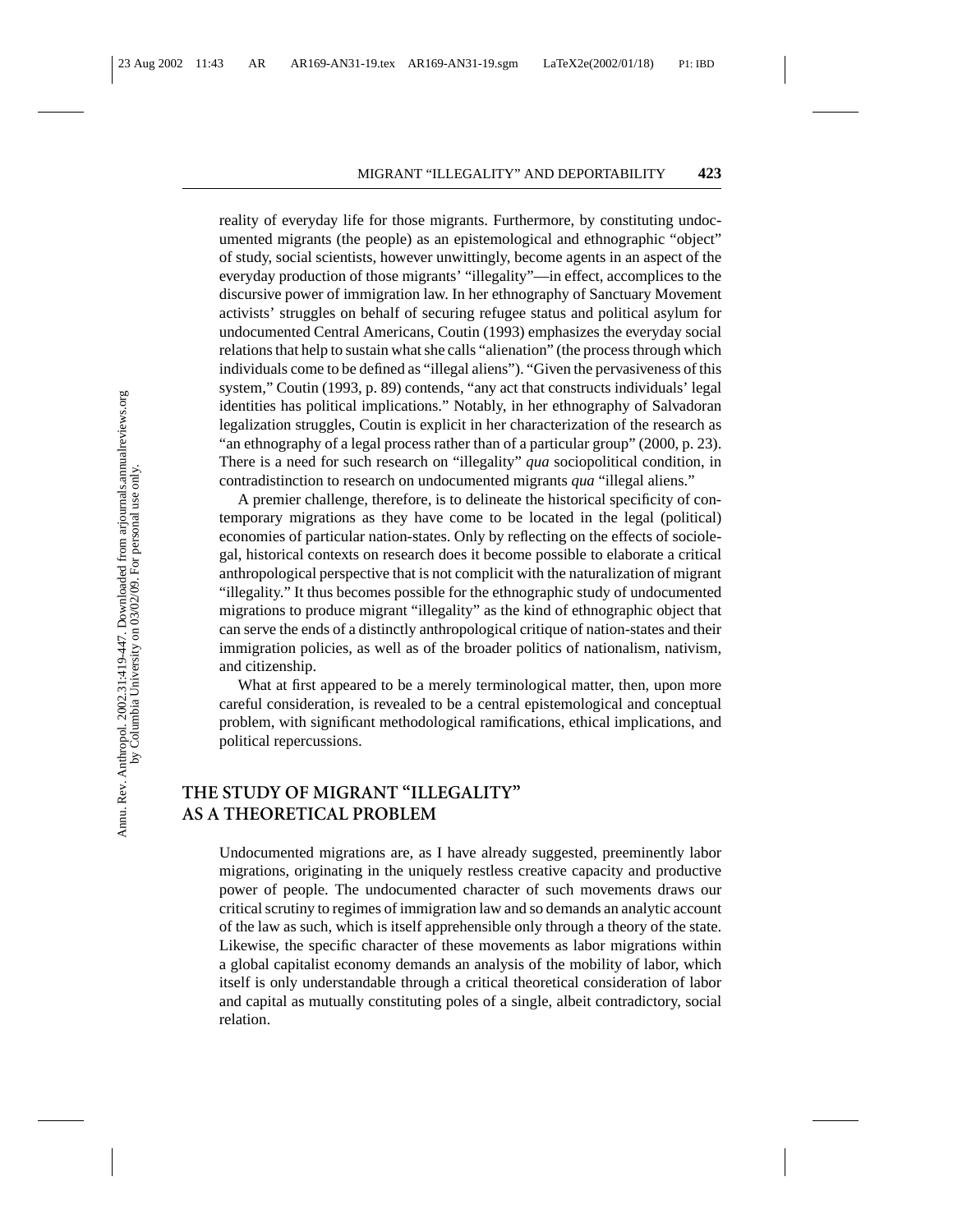This review is concerned with the theoretical challenge of denaturalizing migrant "illegality," not merely as a fetish that commands debunking but rather as a determinant (or real) abstraction produced as an effect of the practical materiality of the law. Sassen contends that migrations are not autonomous processes—they "do not just happen; they are produced. And migrations do not involve just any possible combination of countries; they are patterned" (1998, p. 56). This argument applies even more decisively to undocumented migrations: They are not self-generating and random; they are produced and patterned. It is useful here to consider a distinction between that which simply falls outside of any precise legal prohibition and so is beyond the law's purview, on the one hand, and that which is constituted as "illegal," on the other (cf. Heyman & Smart 1999, p. 1). The law defines the parameters of its own operations, engendering the conditions of possibility for "legal" as well as "illegal" practices. "Illegalities" are constituted and regimented by the law—directly, explicitly, in a manner that presumes to be more or less definitive (albeit not without manifold ambiguities and indeterminacies, always manipulable in practice) and with a considerable degree of calculated deliberation. Furthermore, at the risk of sounding tautological, within the context of any given state, the history of legal debate and action concerning "immigration," and the determinant effects so produced by the law comprise, precisely, a history. There is, therefore, a methodological double-emphasis here on the productivity of the law as well as on its historicity.

The recent proliferation and acceleration of transnational migration has involved the global emergence of a variety of sociohistorically distinct undocumented migrations as well as a concomitant variety of sociohistorically particular configurations of migrant "illegality." Demographic perspectives in particular seem stubbornly resistant, if not inherently averse, to assigning the law a primary role in defining the character of migration processes. By recourse to a discourse of demographics influencing the effective operation of law, laws themselves appear to merely provide a neutral framework. Thus, the inequalities generated by the law's apparently uniform application among asymmetrically constituted migrations from distinct sending countries tend to be naturalized. This essay insists on the historical specificity of the distinct configurations of "illegality" that are mutually constituted by particular migrations within the respective immigration regimes of specific nationstates. Hence, this is likewise a call for research that is emphatically concerned with distinct migrations and that repudiates the validity of any claim to the existence of "the" (generic) "immigrant experience"; there simply is no such animal.

The history of immigration law, in any given state, is nothing if not a history of rather intricate and calculated interventions. This should not be understood to suggest that such a calculus is simply derivative of some apparently coherent and unified strategy. Nor should this contention be misconstrued to imply that this history is merely a functional by-product of some presumed (and thus, teleological) structural logic. Both of these analytic frameworks would suggest an externality of structure and struggle, and thus, would fall into the trap of reifying (again) the already fetishized divide between social relations and the objectified forms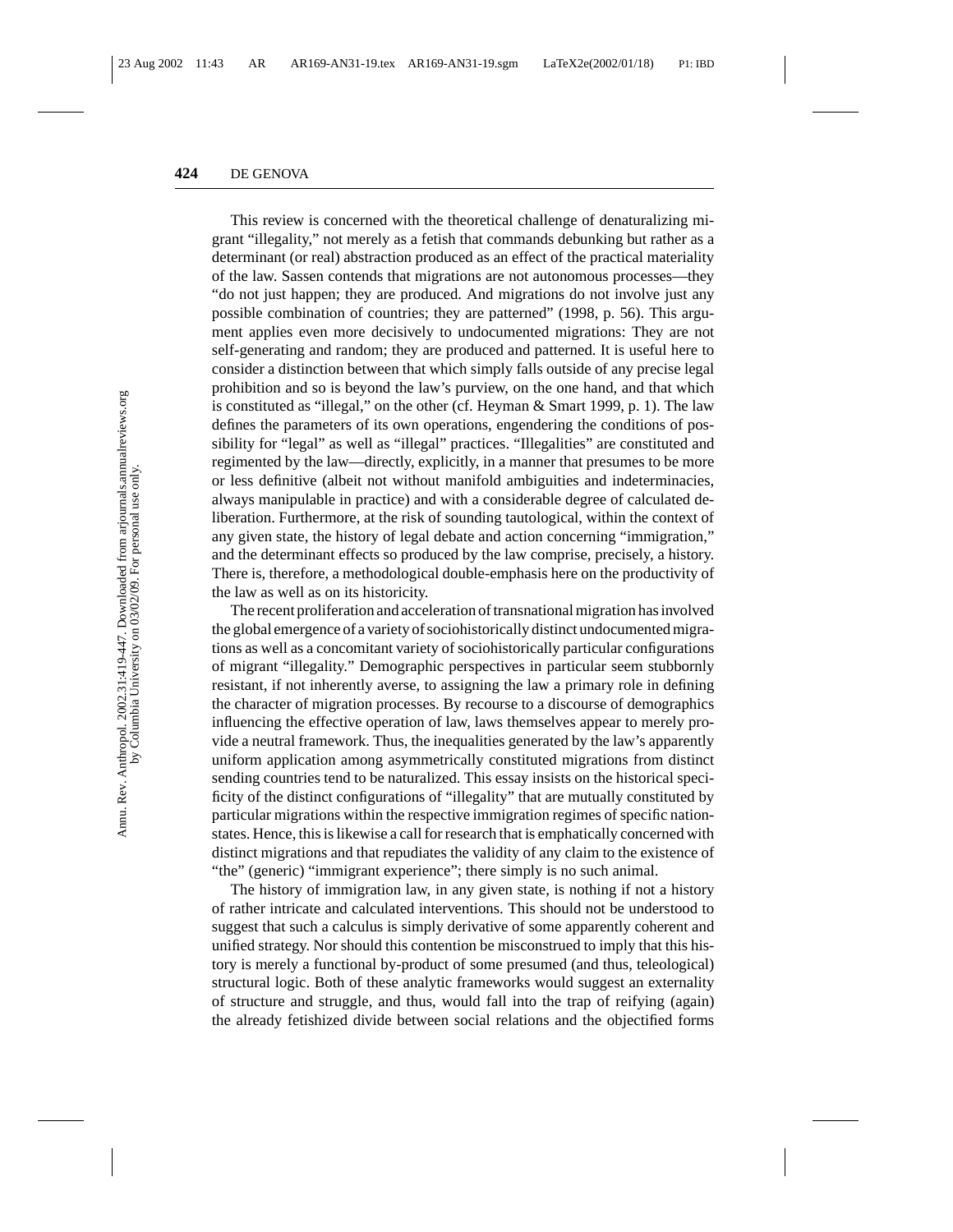of their appearance (Bonefeld 1994, 1995; Holloway 1995). That is, by treating the law as effectively definitive, coherent, and complete, such perspectives tend to recapitulate the reification of the state's authority and power, which the state itself propagates. On the contrary, the intricate history of law-making is distinguished above all by the constitutive restlessness and relative incoherence of various strategies, tactics, and compromises that nation-states implement at particular historical moments, precisely to mediate the contradictions immanent in social crises and political struggles, above all, around the subordination of labor (cf. Bonefeld 1994, 1995; Holloway 1994, 1995). Thus, immigration laws serve as instruments to supply and refine the parameters of both discipline and coercion, but this is largely so through the deployment of those laws as tactics. By emphasizing this "tactical" character of the law, it is imperative to recall that tactics that aim to make a disciplined and manageable object of any given social group are conjunctural and can never be assured of the certainty of their realization. These tactics are ensnared in a struggle to subordinate the intractability that is intrinsic to the constitutive role of labor within capital—what Marx described as "a protracted and more or less concealed civil war" (Marx 1976, p. 412 [1867]; cf. Bonefeld 1995, Holloway 1995). If we understand the state to be a particularization of "the political"—which is to say, "the abstraction" [and separation] "of coercion from the immediate process of exploitation" (Holloway 1994, p. 31; cf. Pashukanis 1989, p. 143 [1929])—then it is useful here to underscore that labor plays such a constitutive role not only within capital but also within the capitalist state itself. As Holloway writes, "Once the categories of thought are understood as expressions not of objectified social relations but of the struggle to objectify them, then a whole storm of unpredictability blows through them. Once it is understood that money, capital, the state ... " [and here I would add, emphatically, the law] " . . . are nothing but the struggle to form, to discipline, to structure what Hegel calls 'the sheer unrest of life,' then it is clear that their development can be understood only as practice, as undetermined struggle" (Holloway 1995, p. 176). It is this appreciation of the law—as undetermined struggle—that I want to bring to bear on how we might apprehend the historicity of immigration law, especially as it has devised for its target those characteristically mobile social formations comprised by labor migrations, particularly the undocumented.

One prominent formulation of the theoretical problem concerning the productivity of the law, and the production of migrant "illegality" in particular, has been derived from Foucault's analysis (1979) of modern power as productive, and specifically, from his discussion of "illegalities" and "the production of delinquency" (1979, pp. 257–92).

Behdad (1998) advances a Foucauldean rendering of U.S.-Mexico border enforcement in terms of discipline, surveillance, and the production of delinquency emphasizing the critical role that the "illegality" of the undocumented plays for disciplining and othering all noncitizens, and thus for perpetuating monolithic normative notions of national identity for citizens themselves. (Note that Behdad's invocation of the "delinquency" of the undocumented resonates with Bustamante's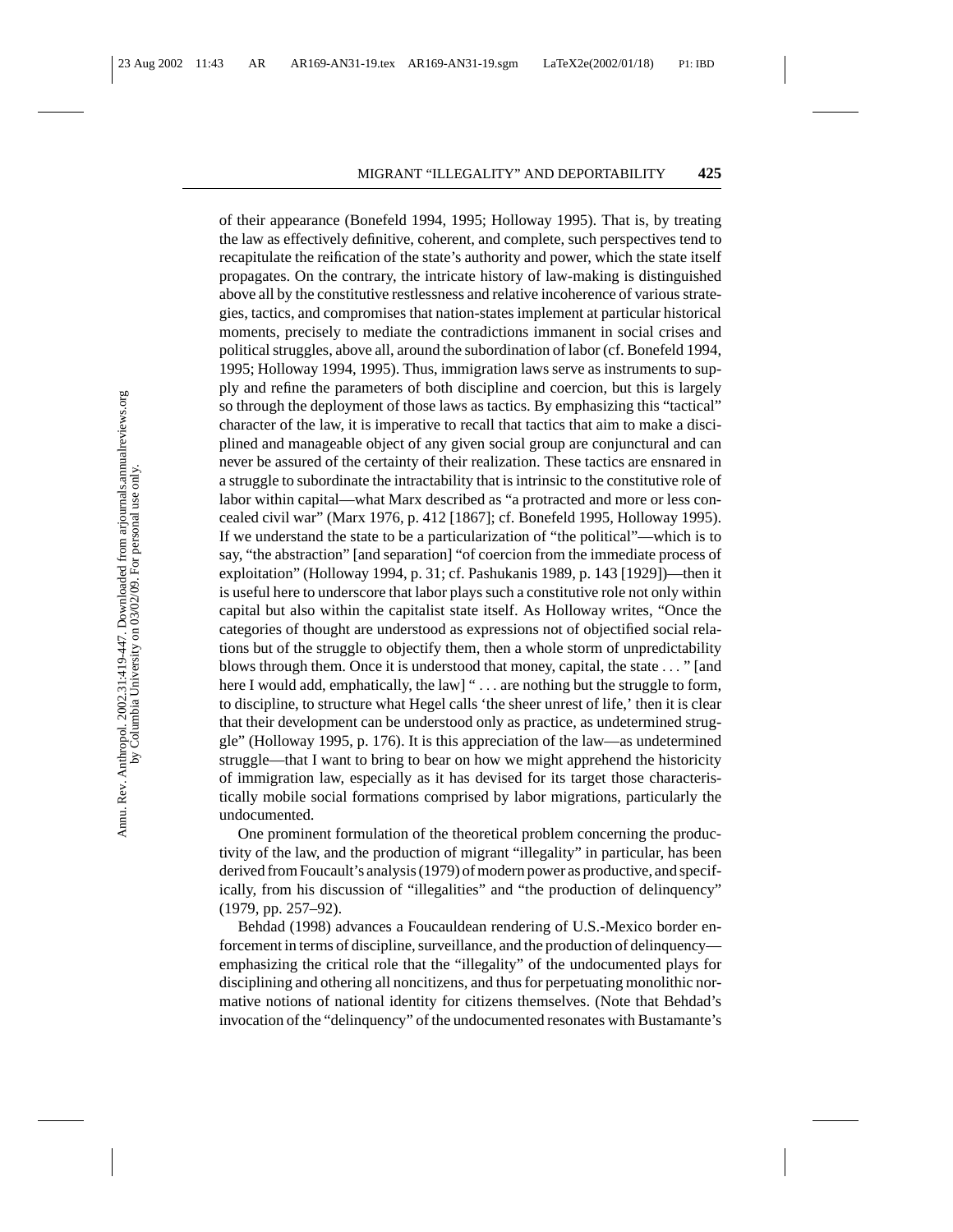much earlier [1976] revisionist recourse to the sociological convention of "deviance" as a means for situating social perceptions of the undocumented that culminate in discrimination and subjection to organized control by the state. (By way of contrast, for an unreconstructed deployment of the category of "deviance" with respect to undocumented Irish migrants in the United States, see Corcoran 1993). Unfortunately, however, Behdad refers only superficially to border enforcement practices and otherwise reveals a regrettable disregard for any consideration of the law itself and its historicity in generating the pertinent sociopolitical categories that might substantiate his theoretical insights. Coutin (1993, 1996, 2000) is likewise explicit in her efforts to deploy Foucault's insights for theorizing the relationship between law and migration, but she is considerably more precise than Behdad in her examination of how immigration law produces its subjects. Coutin admirably insists that one must not presuppose the category of "illegal immigration," which itself should be under critical scrutiny, and argues for a consideration of U.S. immigration law's production of "illegality," stressing the power of the law to constitute individuals through its categories of differentiation. Furthermore, Coutin's work (1998, 2000; cf. Coutin & Chock 1995) is quite grounded (both historically and ethnographically) and does indeed provide excellent, detailed, empirical discussions of how immigration law structured the experiences of undocumented Salvadorans who later sought asylum status as refugees.

Coutin's reliance on a Foucauldean conception of power leads to an emphatic interest in understanding immigration law as comprising "*more than* legal codes, government policies, and bureaucratic apparatuses" (1993, p. 88, emphasis added). This orientation proves to be methodologically enabling for Coutin's ethnography of how "a myriad of practices, usually carried out by people who have no connection to the government, produce knowledge that constitutes individuals as citizens, illegal aliens, legal residents, asylees, and so forth" (1993, p. 88). As suggested above, Coutin offers crucial insights into the production of "illegality" in everyday life—precisely where ethnographic approaches can make their greatest contribution. She points to a variety of ways that surveillance in the United States has been increasingly displaced in recent years from immigration authorities, to local police, to other state officials (e.g., clerks in a variety of bureaucratic capacities related to public education, housing, and welfare benefits), to private citizens—from employer verification of the work authorization of migrant workers, to charitable organizations who scrutinize immigration documents as a condition of their social service provisioning, to college admissions and financial aid officers charged with monitoring the legal statuses of prospective students (Coutin 1993, p. 97; cf. Coutin 2000, p. 11; cf. Mahler 1995, p. 161; for an example of an employer complaining that the 1986 U.S. immigration law "forces us [employers] to do the police work for the government . . . to do their surveillance," see Repak 1995, p. 157).

In her work on Salvadoran "legalization" struggles, Coutin—revisiting a point made much earlier, in passing, by Castles & Kosack (1973, p. 105) with regard to undocumented migrant workers in Western Europe—creatively expands her theorization of "illegality" in terms of a consideration of the multiple ways in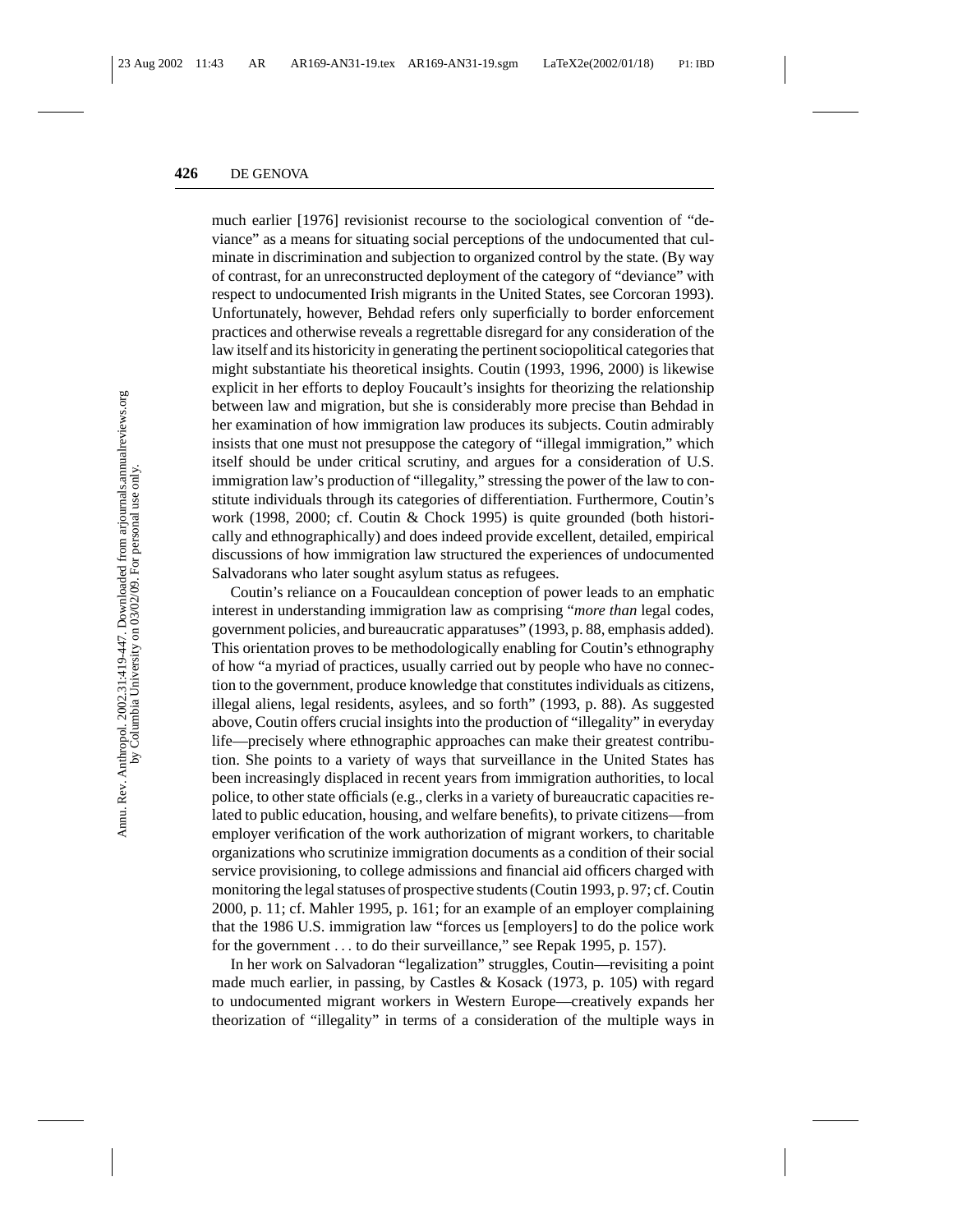which the contradiction between undocumented migrants' physical and social presence and their official negation as "illegals" generates "spaces of nonexistence" (Coutin 2000, pp. 27–47). The social space of "illegality" is an erasure of legal personhood—a space of forced invisibility, exclusion, subjugation, and repression that "materializes around [the undocumented] wherever they go" (p. 30) in the form of real effects ranging from hunger to unemployment (or more typically, severe exploitation) to violence to death—that is nonetheless always already confounded by their substantive social personhood. Coutin outlines several dimensions of the nonexistence imposed by migrant "illegality": the delimitation of reality to that which can be documented (Coutin 2000, p. 30; cf. Cintron 1997, pp. 51–60; Mahler 1995, pp. 159–87); the "temporalization of presence," whereby the undocumented come to be qualified or disqualified for adjustments of legal status according to the accumulation of continuous, verifiable (documentable) "illegal" residence (Coutin 2000, p. 31); "legal aconsanguinity," whereby immigration policies nullify the legal legitimacy of certain kinship ties (Coutin 2000, pp. 32–33; cf. Heyman 1991, pp. 197–200); enforced clandestinity (Coutin 2000, p. 33; cf. Chavez 1992a, pp. 157–69; Rouse 1992); the transformation of mundane activities—such as working, driving, or traveling—into illicit acts, related to compounded legal ineligibility (Coutin 2000, p. 33; cf. De Genova 1999, 2003; Heyman 1998b; Mahler 1995); restricted physical mobility, paradoxically effected as a consequence of the initial, unauthorized mobility of undocumented migration, which signifies a measure of captivity and social death (Coutin 2000, pp. 33–34; cf. Corcoran 1993, pp. 151– 55; Hagan 1994, pp. 163–64; Patterson 1982; Rouse 1992); and restricted social mobility, related to compounded legal ineligibility (Coutin 2000, p. 34; cf. Jenkins 1978, Portes 1978). Although she does not comment on it, another feature of these conditions of nonexistence that arises in the comments of one of Coutin's undocumented interlocutors is something that might be called an enforced orientation to the present, or in Carter's (1997, p. 196) eloquent phrase, "the revocability of the promise of the future," occasioned by the uncertainties arising from the possibility of deportation, which inhibit the undocumented from making many long-term plans (Coutin 1993, p. 98; cf. Chavez 1992a, pp. 158–65; Hagan 1994, pp. 94, 129, 160), although they nevertheless do inspire various short- and medium-term precautions (Chavez 1992a, p. 164). In all of this, Coutin's contribution to a deeper theorization of everyday life for undocumented migrants is extraordinary and suggests many avenues for further ethnographic inquiry, including the investigation of how the incommensurability of multiple interrelated forms of existence and nonexistence can enable certain evasions and subversions of legal obligations entailed by the putative social contracts from which the undocumented are excluded (Coutin 2000, pp. 43–44), and more generally, may facilitate participation in multiple transnational, political, economic, and social spaces that generate new claims of belonging and formations of citizenship (Coutin 2000, pp. 45–47; cf. Appadurai 1996; Basch et al. 1994; De Genova 1998; Flores & Benmayor 1997; Glick Schiller et al. 1992; Kearney 1991, 1996; Rosaldo 1994, 1997; Rouse 1991, 1992, 1995a; Sassen 1996a, 1996b, 1998; Whiteford 1979).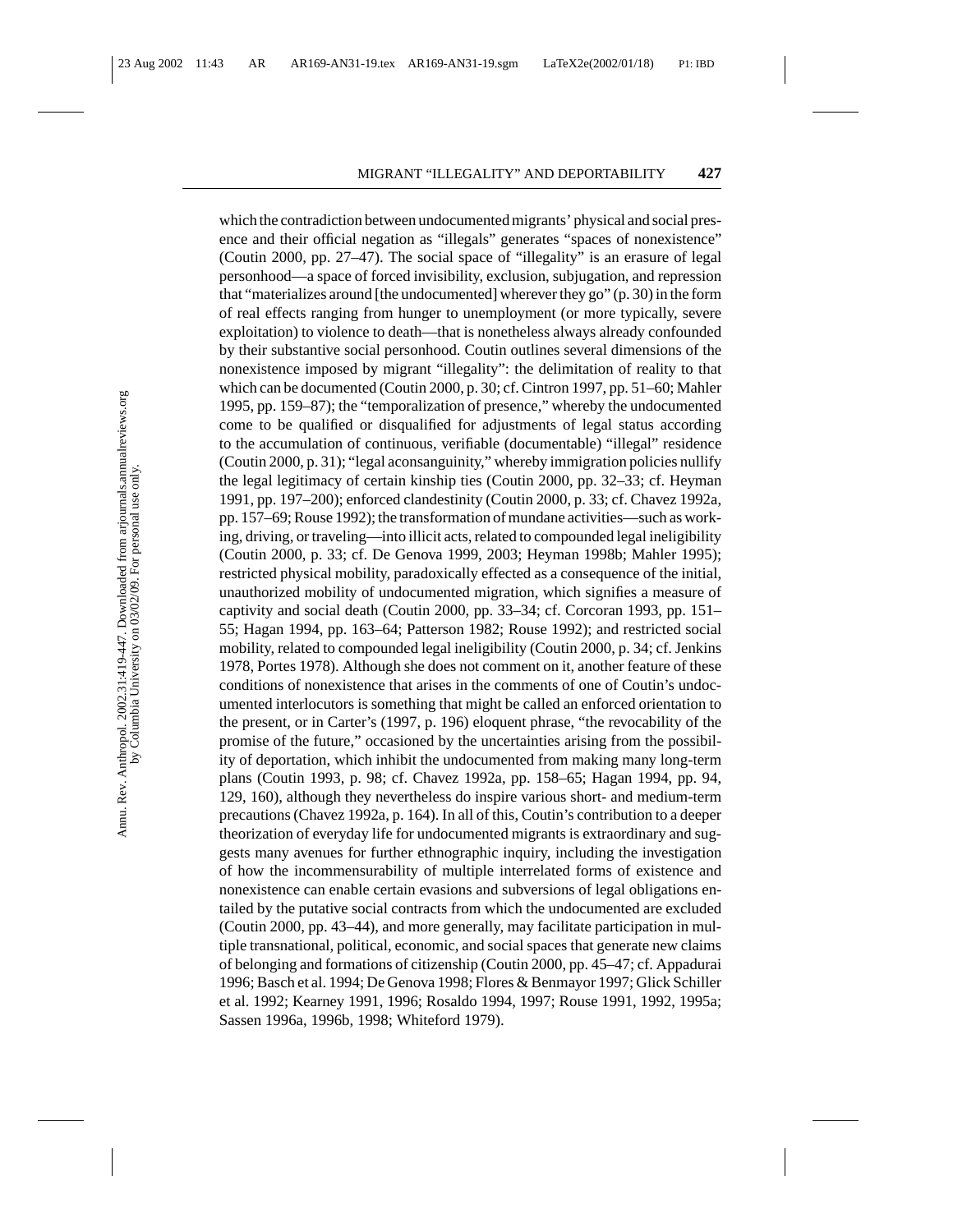The requirement for the undocumented to refashion their social status with false "papers" raises more general theoretical questions about legal legibility. "Legalization" required documentation from the undocumented in order to prove continuous unauthorized residence within the space of the U.S. nation-state. A verifiable past became the condition of possibility of a documentable present, which itself would serve as a condition of eligibility for a documented future (cf. Coutin 2000, pp. 49–77). This points toward the more general sociopolitical condition of "the documented" themselves. Republican forms of government have created their citizens in relation to a founding document—a constitution—"and as a result, what had been a concrete relationship between subject and monarch became an abstract linkage between individuals and the law ... [granting] citizens a *legal* existence in addition to their *physical* existence, a juridical form of being that continues to be affirmed through birth certificates, death certificates, and the like" (Coutin 1993, p. 94, emphasis in original; cf. Marrus 1985).

There is a more general problem of methodological presentism that is common in ethnographic work, however, to which Coutin becomes susceptible. Though her examinations of the revisions in immigration law that transpired during her study are indisputably incisive, Coutin nevertheless largely presupposes the extant U.S. immigration regime that preceded the 1980s and 1990s (the specific period of her research), and thus she does not examine the historical genesis of the contemporary U.S. economy of "legality" and "illegality." As a result of these limitations of historical horizon, coupled with the theoretical orientations that justify them by seeking to transcend an analysis of "legal codes" and "government policies" in favor of a privileging of the more capillary forms of power, Coutin's specific argument about U.S. immigration law's production of "illegality" remains rather too partial. Indeed, though Coutin's work demonstrates that Foucauldean analyses of power are instructive for law as a broad discursive field of signifying practices, it also demonstrates the insufficiencies of such a theoretical approach, in its anemic treatment of the state—not in the reified (structuralist) sense of a fixed institutional matrix, but rather as a site of struggle in itself.

Ultimately, Coutin's analysis of the law, as such, is much more illustrative of the conditions of possibility of "legalization" (the production of "legal" status for migrants/refugees who were previously undocumented) than of the law's actual production of "illegality" (cf. Coutin & Chock 1995). In contrast, Hagan (1994), in her ethnography of "legalization" by undocumented Guatemalan Mayan migrants in the United States, concisely but admirably identifies how the history of revisions in U.S. immigration law, beginning in 1965, has been instrumental in producing Mexican/migrant "illegality" in its contemporary configuration (cf. De Genova 1999, 2003). Not confining her historical horizon to the narrower parameters of her own study, Hagan perceptively identifies how the earlier revised immigration policies actually "generated" the new undocumented influx from Mexico, which came to be socially and politically constructed as a new "social problem" (Hagan 1994, p. 82). In addition to Coutin's (1998, 2000) and Hagan's (1994) studies, there have been other noteworthy ethnographies that have included considerations of undocumented (primarily Central American) migrants' participation in the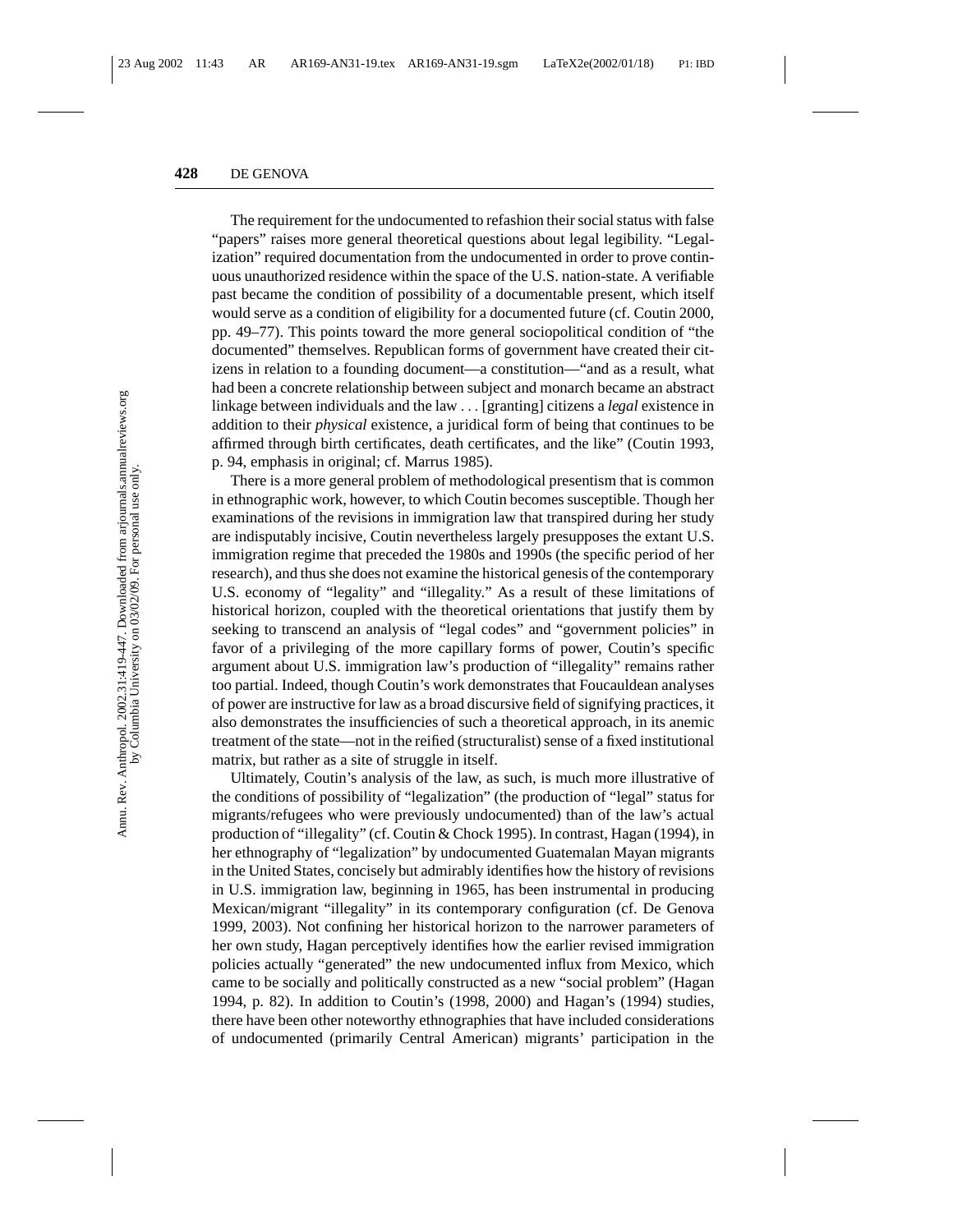"legalization" program established by the 1986 U.S. immigration act (Hamilton & Chinchilla 2001, Mahler 1995, Repak 1995, Villar 1999; cf. Baker 1990, 1997; Hagan & Baker 1993). It is nonetheless another matter entirely to study the sociopolitical processes of "illegalization" (cf. Calavita 1982, p. 13; 1998, pp. 531–32, 557; Joppke 1999, pp. 26–31).

Indeed, "illegalizations"—or what I call the legal production of migrant "illegality"—supply the foundational conditions of possibility for these programs, variously called "legalizations," "regularizations," or "amnesty," that institute an official adjustment of status for the undocumented. Every "illegalization" implies the possibility of its own rectification. Once we recognize that undocumented migrations are constituted in order not to physically exclude them but instead, to socially include them under imposed conditions of enforced and protracted vulnerability, it is not difficult to fathom how migrants' endurance of many years of "illegality" can serve as a disciplinary apprenticeship in the subordination of their labor, after which it becomes no longer necessary to prolong the undocumented condition. Furthermore, every "legalization" has an inherently episodic and strictly partial character that never eliminates the field of "illegality" but rather, in concert with the amassing of immense quantities of data for scrutiny by the authorities, simply refines and reconstitutes that field for the ineligible who will remain undocumented along with all subsequent "illegal" arrivals. This kind of rationalization tends to be a rather explicit feature of such "regularizing" operations, as in the 1986 law in the United States (De Genova 1999, 2003; cf. Coutin 2000, p. 16; Mahler 1995, pp. 159–87) as well as the 1972 regulations enacted in France (Castells 1975). Indeed, in this light, "legalizations" are themselves disciplinary and serve as instruments of labor subordination. Here, it is useful to recall both Coutin's point concerning the perceived subversiveness of migrant "illegality" (1993, p. 95; 2000, pp. 43–44) and Behdad's insight into the usefulness of migrant "illegality" as a justification for expanded surveillance against all of the state's subjects (1998, p. 106).

An attempt to incorporate some of the Foucauldean insights into the productivity of power with Gramsci's conception of hegemony as a contingent interlocking of coercion and consent (1971 [1929–1935]), as well as a synthesis of legal anthropological perspectives and critical legal realism, is elaborated by Heyman & Smart (1999). Positing the analytic necessity of coupling law and its evasion and the theoretical challenge of conceiving of states and illegal practices as counterparts, these authors develop a position that resembles my own perspective. They emphasize "the incompleteness of formal states and the unlikelihood that they will master their own and people's 'illegal' maneuvers" (p. 2). In this way, they also critique the totalizing aspects of Foucault's treatment of power and instead favor analyses that foreground the indeterminacy, ambiguity, open-endedness, and duplicity of practices and processes "on both sides of the state/illegal practice nexus" (p. 7). They seek to destabilize the hegemonic claims by which states project their own purportedly definitive authority, integrity, and boundedness, yet without ever relinquishing a focus on the state as such (pp. 10–11). Furthermore, they sustain a combined attention to both the legal formalism that imbues an ideology of the purity of the state's orderliness, sovereignty, and legitimacy, on the one hand, and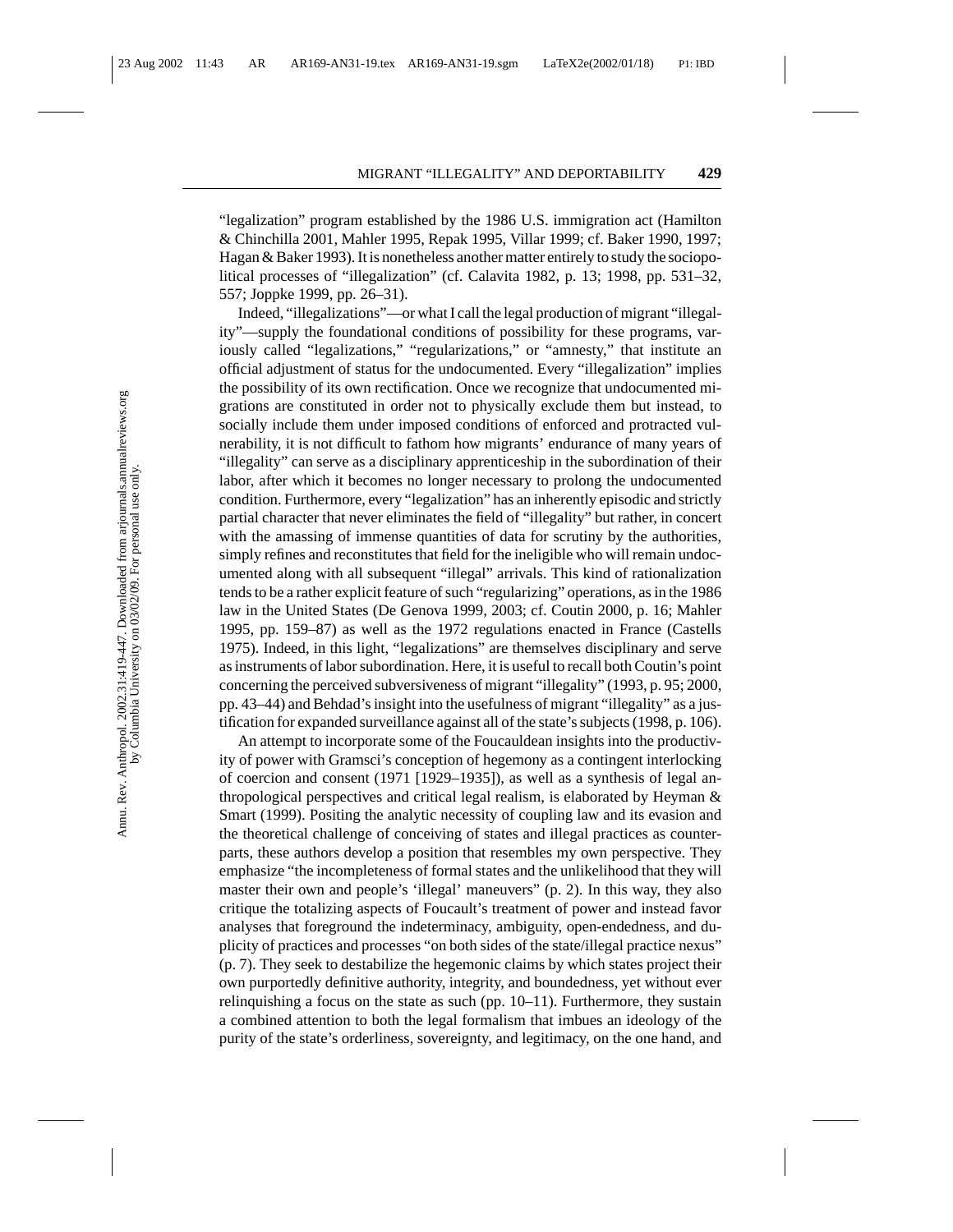the empirical messiness that reveals how that ideology "disguises the ambiguous dealings of its agents" (pp. 11–14). Likewise, illegality is not essentialized as deviance, subversion, or the putative subculture of a stigmatized group, but instead, is construed as an option or resource available to diverse groups at particular moments, including elites and state functionaries as well as states themselves (pp. 13, 19). In these respects, Heyman & Smart critically recuperate many of the hallmarks of legal anthropology—an awareness of the play of law in its practical contexts, the persistence of plural and nonlegal modalities, the importance of sociohistorical specificities, and an analytic distinction between legitimacy and legality (p. 8).

It is noteworthy that Heyman & Smart's position marks, in important respects, a considerable theoretical advance from Heyman's earlier work, in which he contends, rather more simplistically, that "states are aggregations of rules ... and the bureaucratic organizations required to implement these rules; for short, states are rules of the game" (1994, p. 51). Heyman makes a compelling case for ethnography in his insightful work on the U.S. Border Patrol (1995, 1998b) and the ways that de facto policies actually guide law enforcement with respect to the undocumented. He falls prey to a familiar anthropological trap, however, by articulating a theoretical/methodological disinclination to examine law itself, advancing instead a one-sided preference for studying the state "from below," through the ethnography of local enforcement practices (1998b). Clearly, Heyman & Smart's approach explicitly requiring "that states be viewed 'from below' and 'from within' as much as 'from above'" (1999, p. 15)—is more sophisticated and significantly problematizes the one-sidedness of a complacent anthropological predilection for the view "from below."

In much of his prior work (1991, pp. 40, 197; 1998a, pp. 24–29), Heyman's general orientation to the practices of everyday life, including undocumented migrants' border crossings as well as law enforcement's efforts at apprehension, obstructs his capacity to appraise the larger forces at work in the "illegalization" of migrants who cross the U.S.-Mexico border. Though Heyman discerns the decisive facts in the history of U.S. immigration law since 1965 that would substantiate an account of the legal production of migrant "illegality" in its contemporary formulation, he nonetheless persists in treating undocumented migration as if dramatic revisions of the law had not been instrumental in restructuring it. Heyman argues:

The migration laws of the United States rely on 'numerical control': numerical targets for finite social types.... Yet such numbers mismatch the social process of migration and inclusion into the host society .... In real-world migratory situations, people adapt numerical-legal categories to these actual connections when possible, and ignore the law when it does not fit migratory intentions.... Unlike numerical control, actual migration is flexible in who enters and how long they stay, and adapts quickly to the actual niches and labor demand (that is, the realities) of U.S. society. As a result, either the migrant network system manipulates the legal system to its own ends... or people migrate illegally .... If current U.S. migration is disordered, the reordering of immigration sought here simulates, but enriches, the *naturalistic* migration system. (1998a, pp. 28–29; emphasis added)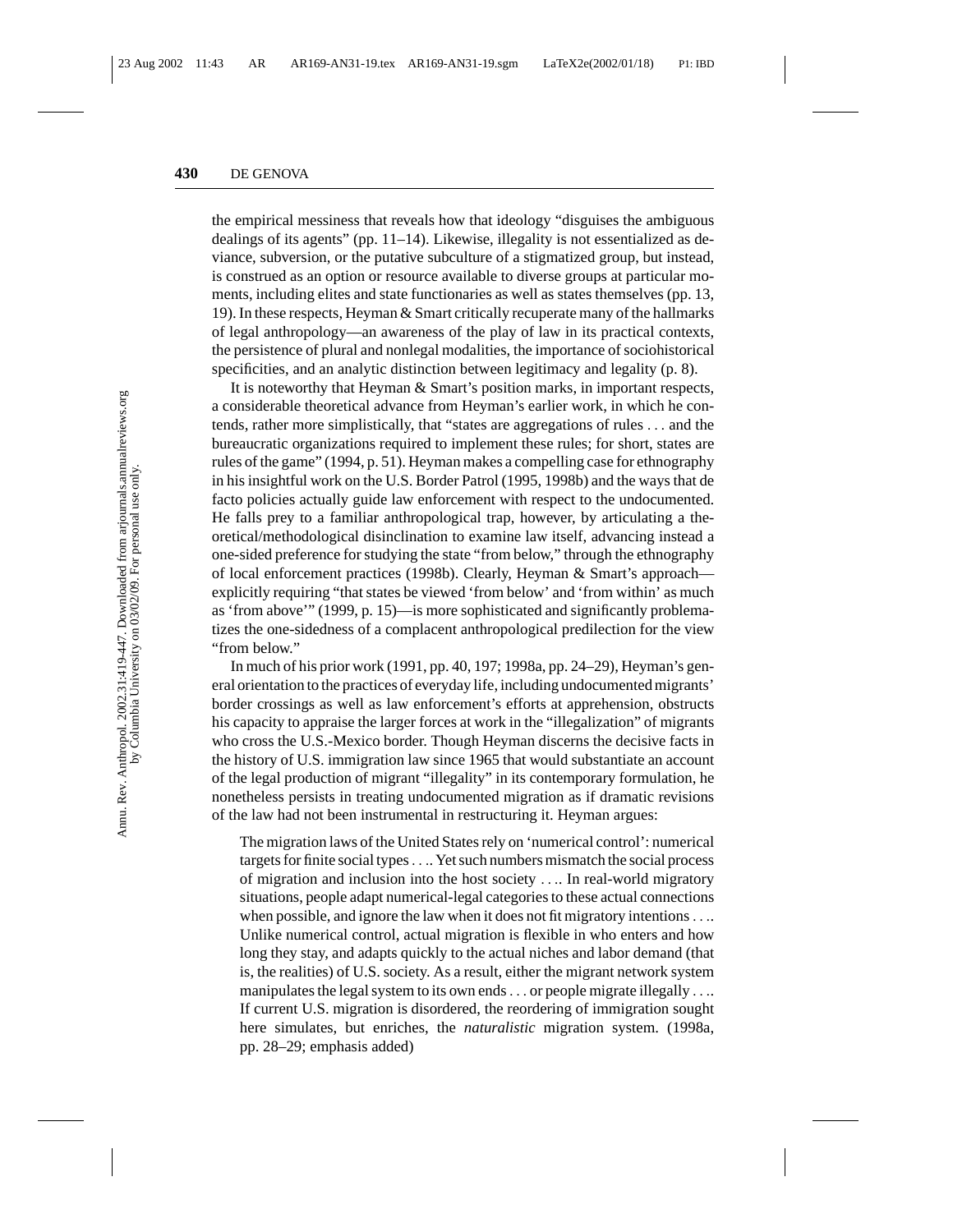Here, Heyman problematizes the law's quotas and preferences, but his critique remains at the formal level, suggesting a mere mismatch between legal abstraction and actual migration patterns that he depicts as "naturalistic" and systematic. This is a rather grave example of how the fetishization of "demographics," referred to above, can derail a critical analysis of the law. By naturalizing migration processes themselves, Heyman tends here to naturalize "illegality" and diminish the significance of the historical specificities of the law by characterizing its apparatus of "numerical control" as little more than a symptom of an abstract rationality ill-matched to the "natural" flexibility and opportunism of "real-world" migration scenarios. Again, Heyman & Smart's insistence on the combined examination of illegal practices in concert with the law itself is an immeasurably more promising line of inquiry.

Everyday life for the undocumented has become more and more saturated by the regimes that receiving states impose through immigration laws. Historical scholarship on U.S. immigration law has been recently described as still "a relatively new field" (Lee 1999, p. 86). Nonetheless, recent scholarship on the history of U.S. immigration, naturalization, and citizenship law has begun to demonstrate the extent to which legislation is in fact only one feature of the law. Research on law also requires an investigation of judicial cases and administrative decisions affecting the implementation of admission and deportation procedures, as well as policies regulating access to employment, housing, education, and eligibility for various social welfare benefits (Ancheta 1998, Chang 1999, Fitzgerald 1996, Haney López 1996, Hing 1993, Johnson 1993, Kim 1994, Salyer 1995; cf. Lee 1999). Anthropologists interested in the everyday life of the undocumented need not become legal historians. Yet, with respect to the "illegality" of undocumented migrants, a viable critical scholarship is frankly unthinkable without an informed interrogation of immigration law. However, anthropologists are often insufficiently concerned with, if not sorely negligent of, even the elementary aspects of the legislative history affecting the formulation of "illegality" itself, especially as it pertains to particular migrations. Moreover, when ethnographers make even brief passing mention of immigration law, it is not uncommon to find that crucial details of these legal histories have been woefully misrepresented (e.g., Chavez 1992a, p. 15; Chock 1991, p. 291). Thus, the treatment of "illegality" as an undifferentiated, transhistorical fixture is, sadly, a recurring motif in much of the scholarship on migration (e.g., Passel 1994, Reimers 1985).

## **THE VISIBILITY OF "ILLEGAL IMMIGRANTS" AND THE INVISIBILITY OF THE LAW**

Migrant "illegality" is produced as an effect of the law, but it is also sustained as an effect of a discursive formation (cf. Carter 1997, pp. 129–58). Calling the apparent naturalness of migrant "illegality" into question requires a critique of the ways that the sociospatial presuppositions and conceits of nationalism have significantly shaped the very conceptualization of migration itself and a critique of how scholars have reproduced what Alonso (1994) calls "dominant strategies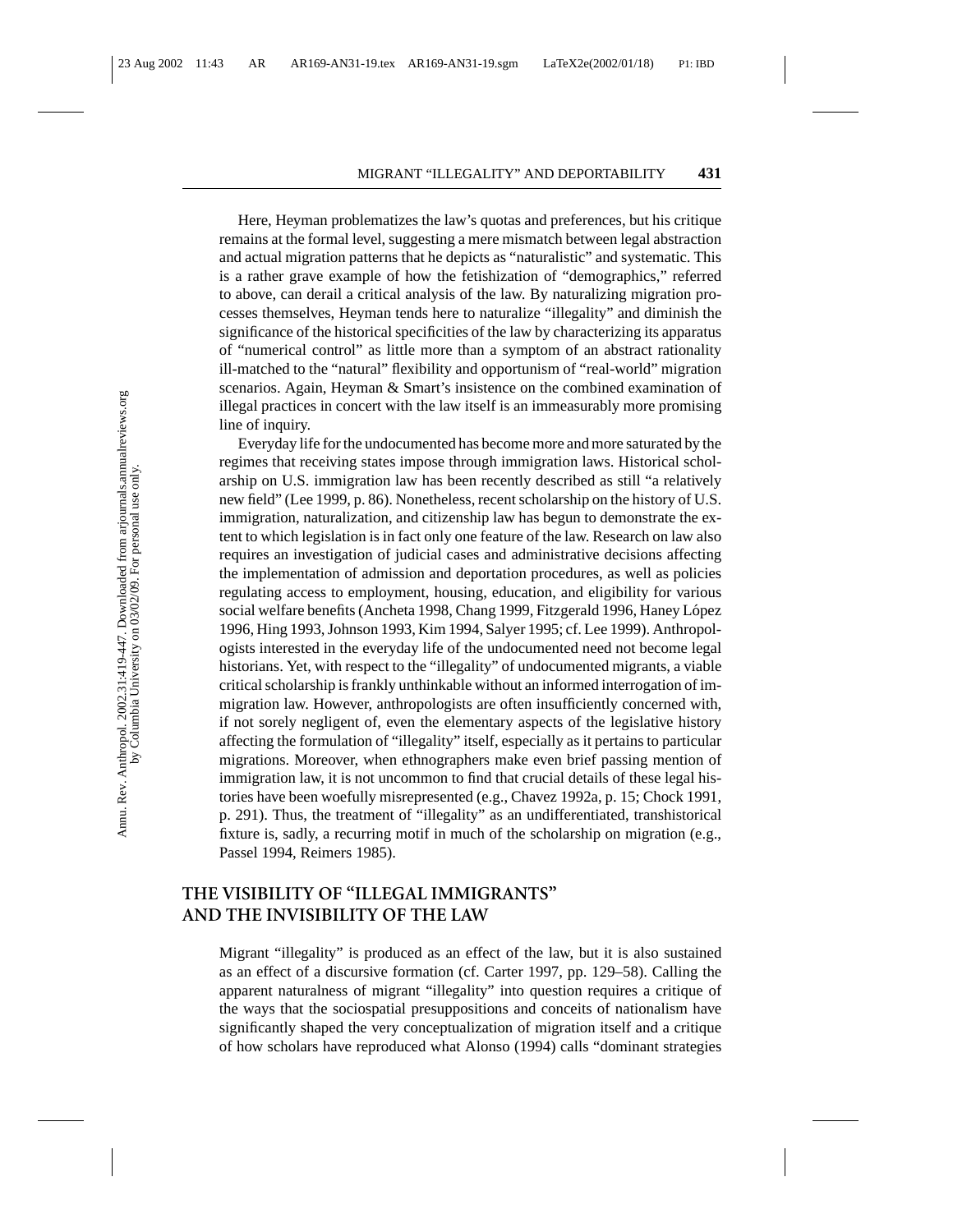of spatialization" in the very paradigms that organize academic knowledge (De Genova 1998). It is imperative in a review such as this to clarify that the social science scholarship of undocumented migration is itself often ensnared in this discursive formation of "illegality" (cf. De Genova 1999, 2003).

Indeed, across an extensive, multidisciplinary, social science literature, one encounters a remarkable visibility of "illegal immigrants" swirling enigmatically around the stunning invisibility of the law. Only infrequently does one encounter an explicit discussion of the law, much less the history of its revision and reformulation. When immigration law is addressed directly, a detailed empirical investigation of its actual operations is not provided (e.g., Cardenas 1975, Garcia 1995, Heller 1992, Johnson 1997, Sassen 1990). The material force of law, its instrumentality, its historicity, its productivity of some of the most meaningful and salient parameters of sociopolitical life—all of this seems strangely absent, with rather few exceptions. This entanglement within the fetishism of the law (Pashukanis 1989 [1929]; cf. Collins 1982) tends to characterize even the work of scholars who criticize the disciplinary character of the Border Patrol and the policing of migrant workers' documented or undocumented statuses and who question or frankly reject the dubious distinction between "legal" and "illegal" migrations (e.g., Cockcroft 1986, p. 214; Johnson 1997, pp. 171–74; Mirandé 1987, p. 127). Rather than investigate critically what the law actually accomplishes, much scholarship takes the stated aims of the law, such as deterring undocumented migration, at face-value and hence falls into a naïve empiricism. Many scholars then proceed to evaluate legislation—and specifically, various efforts to restrict undocumented migration in order to sustain the claim that these legal efforts were somehow not effective or were simply "failures" (e.g., Cornelius 1989, pp. 10–14). Furthermore, there is a subcategory of scholarship that is derivative of this naïve empiricism, whereby the overtly restrictive intent of particular laws is not only taken at face-value, but also supplied with a preemptive apology. Such commentators (e.g., Hondagneu-Sotelo 1994, p. 26) assert that the effects on particular migrations of changes in a state's immigration laws can be somehow presumed to have been inadvertent unanticipated and thus unintended consequences. This show of "good faith" toward the state, and its underlying belief in the law's transparency, does not even allow for the possibility that the law may have been instrumental in generating parameters of migrant "illegality." Still other researchers (e.g., Reimers 1985, Tienda 1989, Zolberg 1990) do identify crucial aspects of legal histories that result in the expansion or reconstitution of migrant "illegality," only then to persist in treating "illegal immigration" as a transparent and self-evident fact. There is, in short, an unfortunate taken-for-grantedness that bedevils much of this scholarship, resulting from an uncritical reproduction of hegemonic common sense. In the best of cases (e.g., Bach 1978; Burawoy 1976; Calavita 1982; Cockcroft 1986; Coutin 1996, 2000; Kearney 1996, 1998; Portes 1978; Tienda 1989; Zolberg 1990), the explanatory power of the work is dulled, and its critical potential is inhibited; in the worst scholars naturalize the category of "illegality."

The tenuous distinction between "legal" and "illegal" migration, which has become increasingly salient throughout the world, was deployed to stigmatize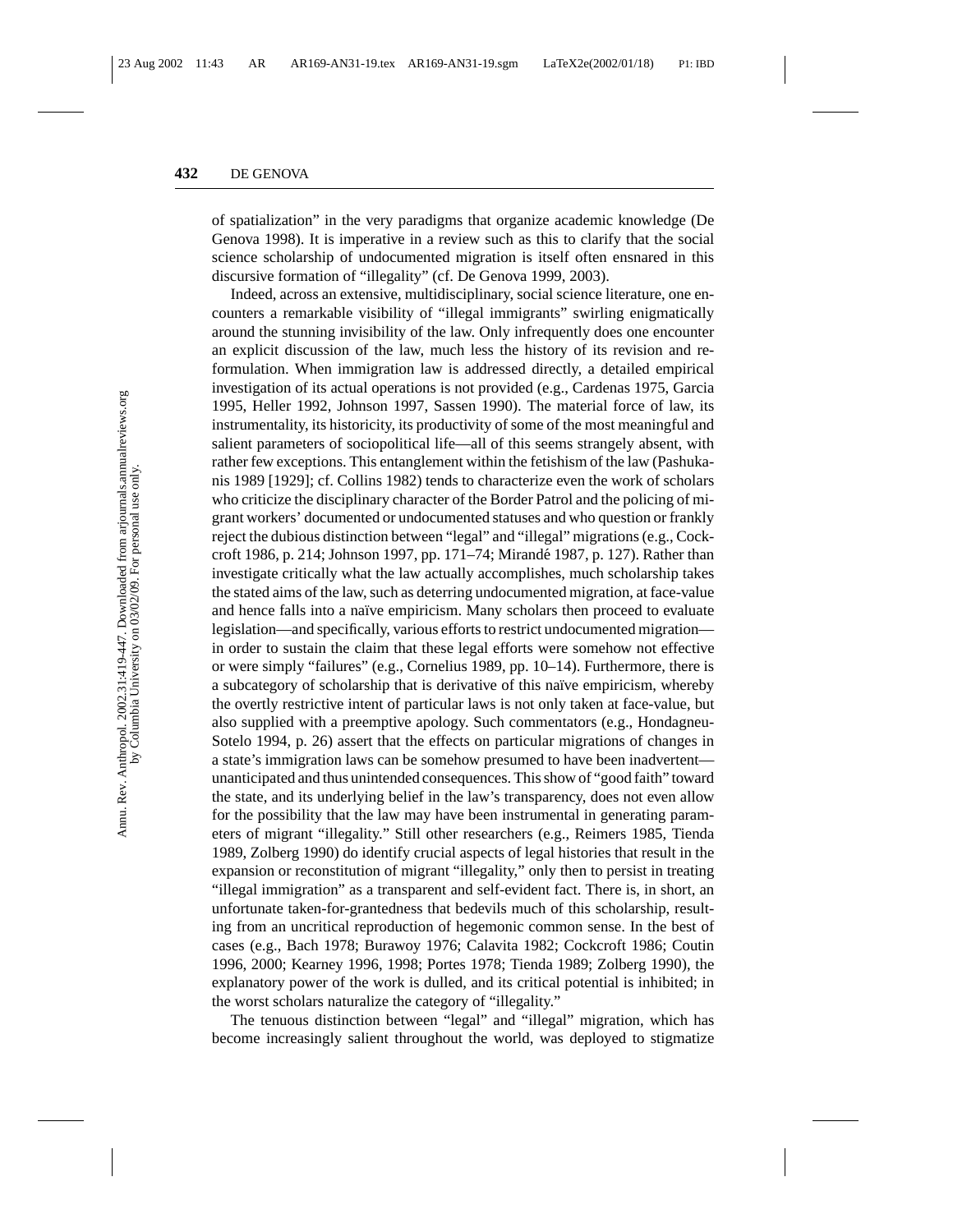and regulate mainly Mexican migrant workers in the United States for much of the twentieth century. Indeed, the Annual Reports of the U.S. Immigration and Naturalization Service (INS) long divided statistics for their apprehensions of "deportable aliens" into two discrete categories—Mexicans and All Others. In 1973, for instance, the INS reported that Mexicans literally comprised 99% of all apprehended "deportable aliens" who had entered surreptitiously (Cardenas 1975, p. 86). Selective enforcement of the law—coordinated with seasonal labor demand by U.S. employers (as well as the occasional exigencies of electoral politics)—has long maintained a revolving door policy, whereby mass deportations are concurrent with an overall, large-scale, more or less permanent *im*portation of Mexican migrant labor (Cockroft 1986). One of the consequences of this history of selective border enforcement is that the sociopolitical category "illegal alien" itself—inseparable from a distinct "problem" or "crisis" of governance and sovereignty—has come to be saturated with racialized difference and indeed has long served as a constitutive dimension of the racialized inscription of "Mexicans" in the United States (De Genova 1999, 2003; cf. Ngai 1999, 2003). Although he has rather little to say directly about undocumented migration and the social condition of "illegality," Vélez-Ibáñez (1996) advances the idea of a "commodity identity" for Mexicans in the United States—a concept originally articulated specifically for undocumented Mexican migrants by Bustamante (1978). Vélez-Ibáñez suggests important ways in which the stigmatization of undocumented Mexicans—as a people reducible to the disposability of their labor for a price—has become central to the racialization of all Mexicans/Chicanos and other Latinos (regardless of immigration status or even U.S. citizenship). During the Great Depression, this more plainly racist character of Mexican criminalization became notoriously and abundantly manifest, culminating in the systematic exclusion of Mexican migrants and Chicano (Mexican American) U.S. citizens alike from employment and economic relief, followed by the forcible deportation of at least 415,000 Mexicans and Chicanos and the "voluntary" repatriation of  $85,000$  more (Balderrama & Rodríguez 1995, Guerin-Gonzáles 1994, Hoffman 1974). People were expelled with no regard to their status as legal residents or U.S. citizens by birth—simply for being "Mexicans." The conjunctures of migrant "illegality," nativism, and racialization should become increasingly prominent in future research (cf. Balibar 1991a,b,c,d; Bosniak 1996, 1997; Chavez 2001; De Genova & Ramos-Zayas 2003; Carter 1997; Perea 1997; Pred 2000; Sanchez 1999; Vila 2000).

Though Mexican migrants are very commonly the implied if not overt focus of mass-mediated, journalistic, as well as scholarly discussions of "illegal aliens" (Chavez 2001, García 1980, Johnson 1997), the genesis of their condition of "illegality" is seldom examined. In my own research, I have sought to interrogate the history of changes in U.S. immigration law through the specific lens of how these revisions—especially the imposition, since 1965, of numerical restrictions on "legal" migration from Western Hemisphere countries—have had a disproportionately deleterious impact on Mexican migrants (De Genova 1999, 2003). In her historical research, Ngai (1999, 2003) makes an analogous argument for the period beginning in the second half of the 1920s, on the basis of substantially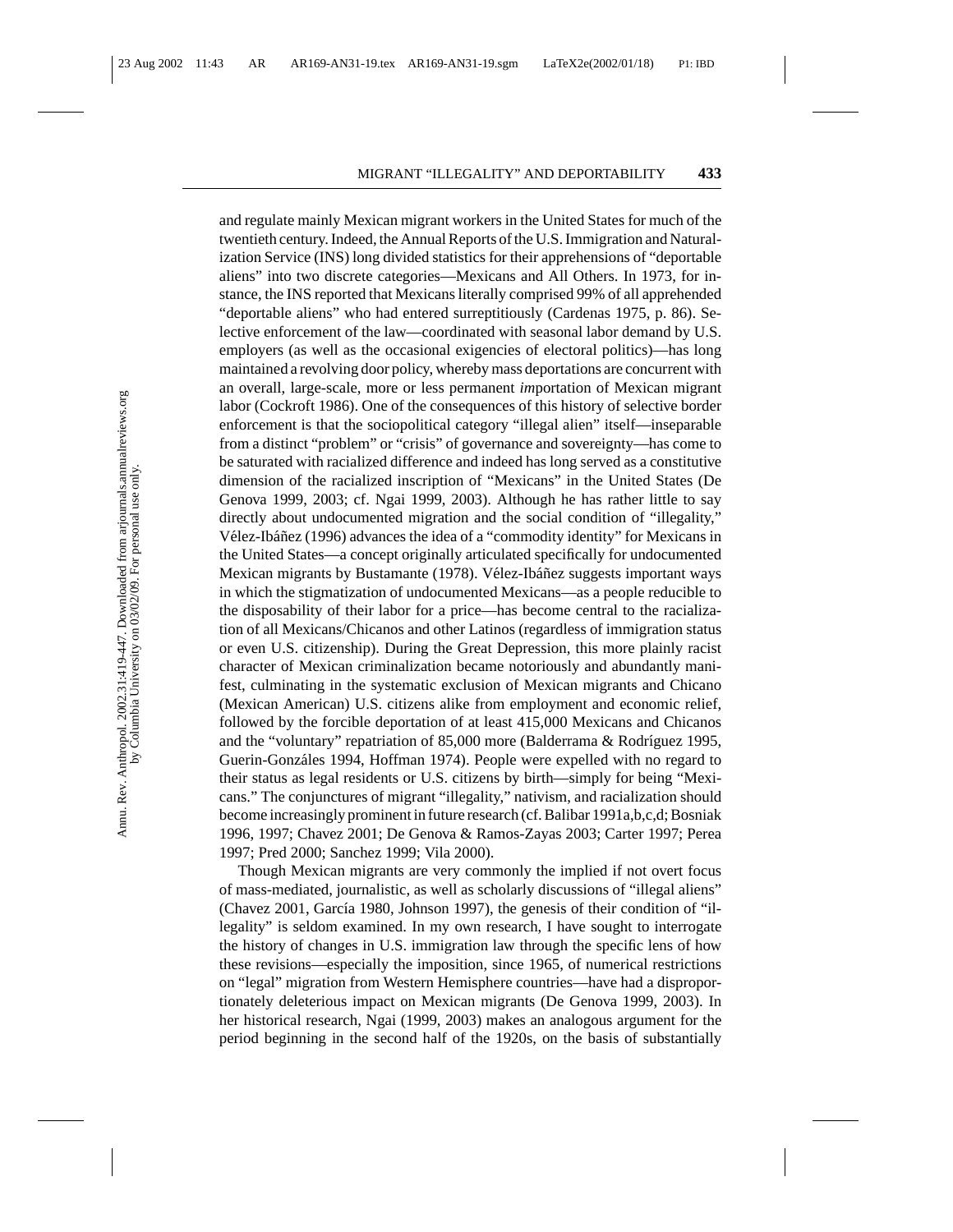different modes of migrant inclusion and exclusion. It is crucial to explore how the U.S. nation-state came to deploy a variety of different tactics at distinct historical moments, to systematically recreate "illegality" in ways that have ever more thoroughly constrained and circumscribed the social predicaments of undocumented migrants.

Mexican scholars of Mexican migration to the United States (publishing primarily in Spanish, but also, to a limited extent, in English; e.g., Bustamante 1972, 1976, 1978) have tended to be much more inclined to approach the topic in terms of the structural features of U.S. capitalism and labor demand and to engage in the kinds of analyses that cast a critical light on "illegalization." Many U.S. scholars (including some Chicanos), however, when not preoccupied with policy-driven questions, more typically have tended to approach the subject through the hegemonic sociological rubric of "settlement" and "assimilation" (cf. De Genova 1999, pp. 19–104; n.d.). (On this score, arguing for Mexican migration as a temporary national economic development opportunity, Gamio 1971 [1930], as a student of Boas and a founder of Mexican Anthropology, is the most prominent exception among Mexican researchers.) Beginning with the very earliest efforts of anthropologists and sociologists to produce social science accounts of Mexican migrants in the United States, the literature has been distinguished by a strikingly disproportionate, seemingly compulsive obsession with "the transition ... from an immigration of temporary laborers to one of settlers" (Clark 1974 [1908], p. 520). In 1911, the Dillingham U.S. Immigration Commission produced its own assessment: "Because of their [Mexicans'] strong attachment to their native land, low intelligence, illiteracy, migratory life, and the possibility of their residence here being discontinued, few become citizens of the United States" (quoted in Weber 1982, p. 24). And further: "While they are not easily assimilated, this is of no very great importance as long as most of them return to their native land. In the case of the Mexican, he is less desirable as a citizen than as a laborer" (quoted in Calavita 1992, p. 180; cf. Reisler 1976a, 1996 [1976b]).

In a significant sense, the themes that revolve around discerning whether or not Mexican migrants to the United States can or will "assimilate," and the variety of ways that this question has been elaborated through the "sojourner"—"settler" binary, have remained quite ubiquitous ever since (e.g., Gamio 1971 [1930]; Bogardus 1970 [1934]; Chavez 1988, 1991, 1992a,b, 1994; Cornelius 1992; Durand & Massey 1992; Hondagneu-Sotelo 1994; Massey 1987; Massey et al. 1987; Massey & Liang 1989; Portes & Bach 1985; Smith 1996; Suárez-Orozco 1998; Rouse 1992; Villar 1990). In his ethnographic monograph, *Shadowed Lives: Undocumented Immigrants in American Society*, Chavez (1992a) explicitly counterposes the analytic categories "migrants" (as "sojourners") and "settlers," as he explains that he "concluded that the important story to be told is that of the transition people undergo as they leave the migrant life and instead settle in the United States" (1992a, p. 4; cf. 1991, Chavez et al. 1989). Chavez then proceeds to invoke an anthropological analogy—the rite of passage—as the organizing theoretical metaphor through which he characterizes the process of migrant "settlement":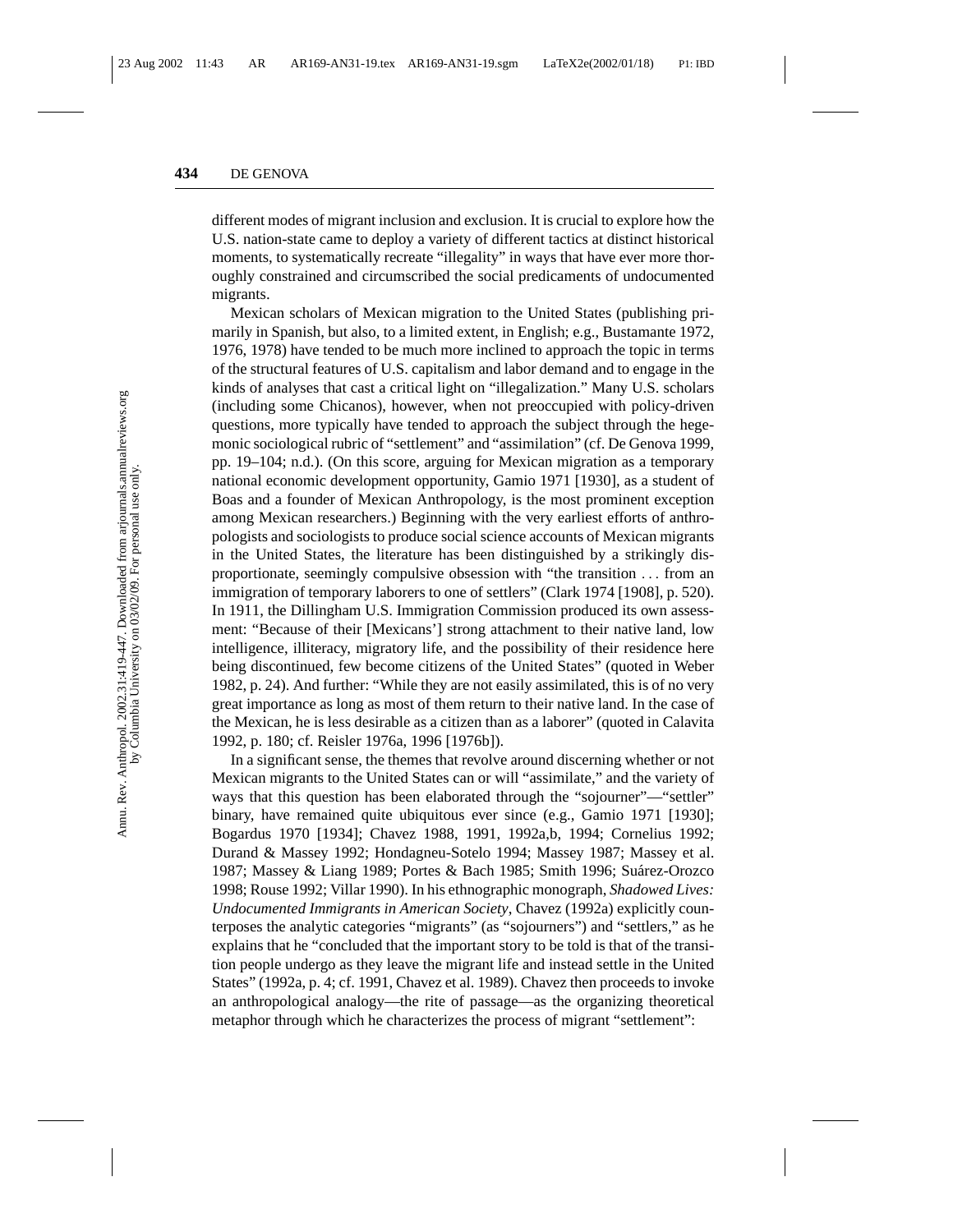For undocumented migrants, crossing the border is a territorial passage that marks the transition from one way of life to another [....] A territorial passage, like more conventional rites of passage, can be divided into three important phases: *separation* from the known social group or society, *transition* (the 'liminal' phase), and *incorporation* into the new social group or society [....]

[B]y examining practical, everyday experiences, modes of behavior, and knowledge acquired by undocumented immigrants during their territorial passage, we can begin to understand this transition and the problem of the undocumented immigrant's incorporation into the larger society [....]

For some the transition phase begins with crossing the border, but never comes to a close; these people never accumulate enough links of incorporation ... to allow them to become settlers and feel part of the new society. They remain 'liminals,' outsiders during their stay in the United States, often returning to their country of origin after a relatively brief time [....] However, even individuals who have accumulated a great number of such links may find full incorporation into the new society blocked because of their undocumented status and the larger society's view of them as illegal aliens [....] This observation gives added significance to the questions this book poses [....] How do the experiences of undocumented migrants influence their decision to return home or settle in this country? (Chavez 1992a, pp. 4–6, emphases in original; cf. 1991)

Chavez's schema of the "transition," "settlement," and "incorporation" of undocumented Latinos in their passage from "migrants" to "immigrants," driven by the teleological analogy of "rites of passage" in the life cycles of "individuals," almost perfectly reiterates Park's logic in "Migration and the Marginal Man" (Park 1980[1914/1928]), whereby the migrant is characterized as a "cultural hybrid" moving across the marginal zone between two societies. What seems to matter, above all, to Chavez, is to repudiate the allegation that undocumented Mexican and Central American migrants are mere "sojourners" (cf. 1991, 1994). "Illegality" as such, however, is treated here as little more than a prejudicial perception on the part of citizens toward newcomers that obstructs their integration. With regard to the genesis of "illegality" for these Latino (mainly Mexican) migrants, Chavez (1992a, p. 15) not only recapitulates the dominant mythology of the 1965 U.S. immigration law as a grand liberalization but also goes further by celebrating as "egalitarian" the introduction of a numerical quota for Western Hemisphere migrations—precisely that which, in this reform, was most illiberal and restrictive (and inordinately detrimental for Mexican migration in particular) (De Genova 1999, 2003).

The figure of the "sojourner" has always been gendered as male, and profit from his labor has relied upon exploiting the separation of the (migrant) working man from the woman (and children) who remained "in his native land" in order to defray some of the costs of the reproduction of labor power (Chock 1991, 1995, 1996;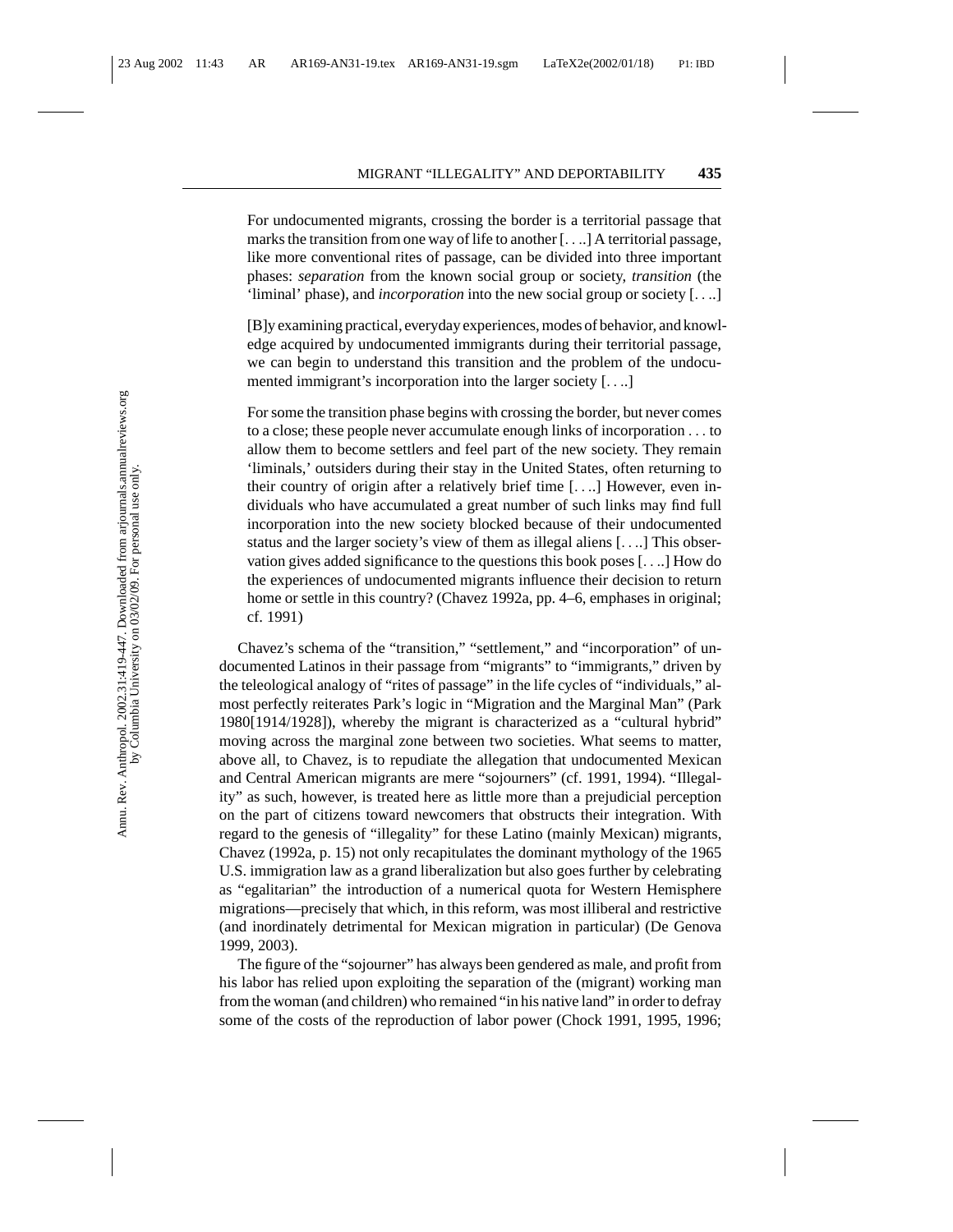Coutin & Chock 1995; Gonzalez & Fernandez 1979; Hondagneu-Sotelo 1994; Kearney 1986; Rouse 1992; cf. Burawoy 1976; Kearney 1991, 1996, 1998; Ortiz, this volume). What has been insufficiently explored is how the historical production of the racialized figure of "the Mexican," as male "sojourner," has been rendered synonymous with migrant "illegality." This linkage has become more readily visible with the increasing equation of undocumented migrant women with permanent migrant (family) settlement (Chock 1995, 1996; Coutin & Chock 1995; Roberts 1997; cf. Lowe 1996, pp. 159–60). Chock poignantly identifies the pervasive presumption that "a natural relationship between babies and mothers [blurs] lines of rights and responsibilities mapped by the state between two categories of people (citizen and alien)," such that "women's fertility [multiplies] the risk to the nation" (Chock 1995, p. 173).

#### **THE BORDER SPECTACLE**

Undocumented migration, and Mexican migration in particular, has been rendered synonymous with the U.S. nation-state's purported "loss of control" of its borders and has supplied the pretext for what has in fact been a continuous intensification of militarized control on the U.S.-Mexico border (Dunn 1996, Jiménez 1992; cf. Andreas 1998; Heyman 1991, 1999; Kearney 1991, 1998). Overstaying a visa the rather discrete act by which very significant numbers of people become undocumented migrants—is, after all, not terribly dramatic. Hence, it is precisely "the Border" that provides the exemplary theater for staging the spectacle of "the illegal alien" that the law produces. The elusiveness of the law, and its relative invisibility in producing "illegality," requires the spectacle of "enforcement" at the U.S.-Mexico border that renders a racialized migrant "illegality" visible and lends it the commonsensical air of a "natural" fact.

There is a pattern of policing that is critical for the perpetuation of the "revolving door" policy: the great majority of INS apprehensions of "deportable aliens" consist of those who have just surreptitiously crossed the Mexican border, and this has increasingly been the case. These enforcement proclivities and perogatives, and the statistics they produce, have made an extraordinary contribution to the commonplace fallacy that Mexicans account for virtually all "illegal aliens," have served to restage the U.S.-Mexico border as the theater of an enforcement "crisis," and have rendered "Mexican" the distinctive national/racialized name for migrant "illegality." Heyman (1995) describes what he calls "the voluntary-departure complex," whereby "deportable aliens" apprehended at the U.S.-Mexico border (who are, predictably, overwhelmingly Mexican) "are permitted (indeed, encouraged) to waive their rights to a deportation hearing and return to Mexico without lengthy detention, expensive bonding, and trial," and then, upon release in Mexico near the border, "they can and do repeat their attempts to evade border enforcement until they finally succeed in entering" (1995, pp. 266–67). Heyman thus establishes that the U.S. state maximizes arrests and enhances the mass-mediated impression of "border control," while actually negating the efficacy of those apprehensions and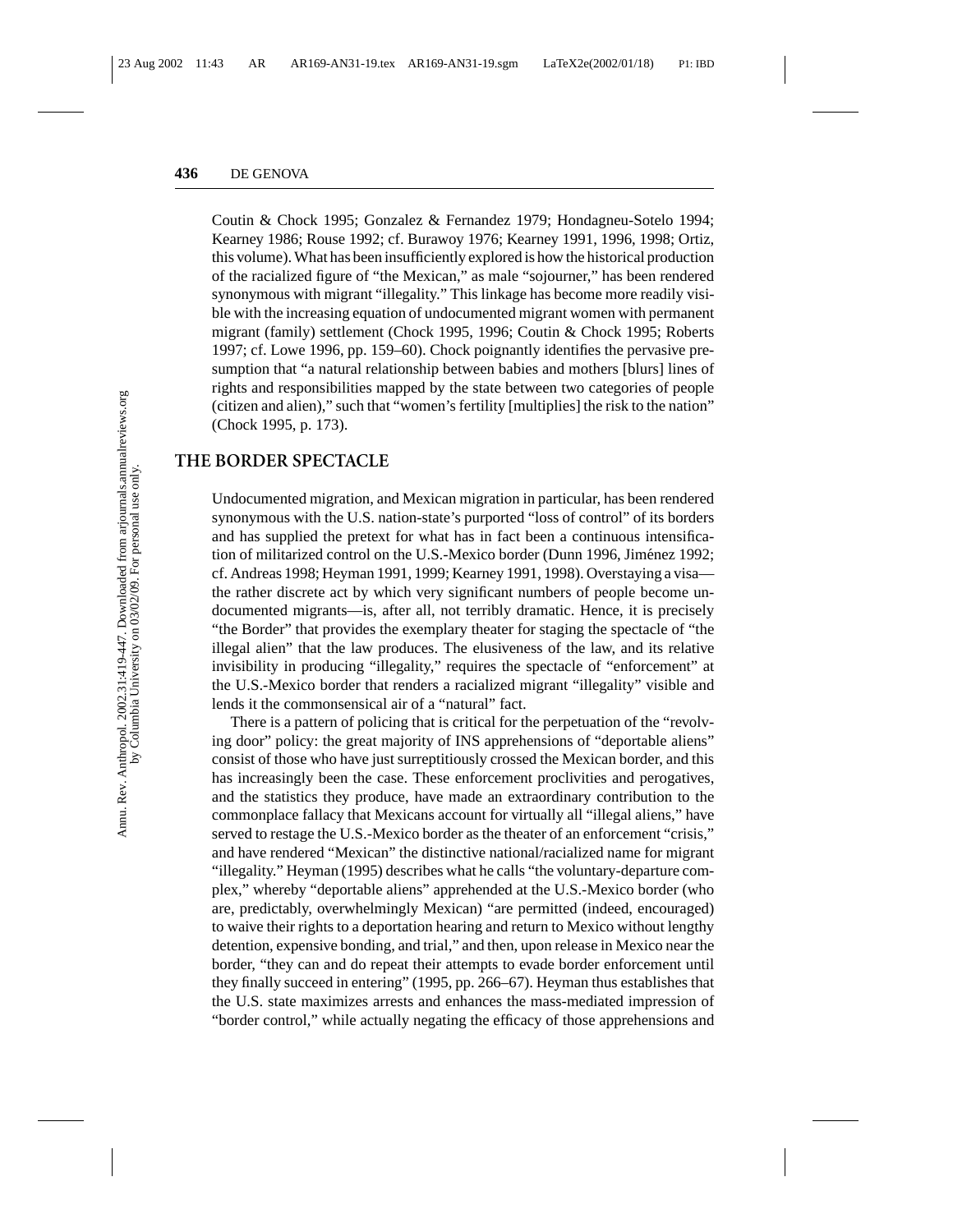facilitating undocumented labor migration. Indeed, undocumented border-crossing has become a staple for journalistic "participant-observation"; see, e.g., Conover 1987; Decker 1994; Dwyer 1994.

The operation of the "revolving door" at the U.S.-Mexico border couples an increasingly militarized spectacle of apprehensions, detentions, and deportations, with the banality of a continuous importation of undocumented migrant labor (Cockcroft 1986). Indeed, Mexican as well as Central American migrants' bordercrossing narratives quite often relate experiences of tremendous hardship that are commonly juxtaposed with accounts of easy passage (Chavez 1992a; Davis 1990; De Genova 1999, 2003; Kearney 1991; Martínez 1994; e.g., Guillén 2001, Hart 1997, Pérez 1991). These same narratives are commonly punctuated with accounts of life in the United States that are distinguished by arduous travail and abundant exploitation (De Genova 1999, 2003; Kearney 1991; Mahler 1995; Martínez 1994). The legal production of Mexican (and also Central American) migrant "illegality" requires the spectacle of enforcement at the U.S.-Mexico border for the spatialized difference between the nation-states of the United States and Mexico (and effectively, all of Latin America) to be socially inscribed upon the migrants themselves—embodied in the spatialized (and racialized) status of "illegal alien." The vectors of race and space, therefore, are both crucial in the constitution of the class specificity of Mexican labor migration (De Genova 1999, 2003).

The "illegality" effect of protracted and enduring vulnerability has to be recreated more often than on the occasions of crossing the border. Indeed, the 1986 U.S. legislation, for instance, which instituted for the first time federal sanctions against employers who knowingly hired undocumented workers, was tantamount to an extension of the "revolving door" to the internal labor market of each workplace where undocumented migrants were employed. By establishing an affirmative defense for all employers who could demonstrate that they had complied with the verification procedure—simply by having filled out and kept on file a routine I-9 form attesting to the document check, without any requirement that they determine the legitimacy of documents presented in that verification process—the legislation insulated employers from any penalty. What this meant in practice was that the employer sanction provisions generated a flourishing industry in fraudulent documents, which merely imposed further expenses and greater legal liabilities upon the migrant workers themselves, while supplying protection for employers (Chavez 1992a, pp. 169–71; Cintron 1997, pp. 51–60; Coutin 2000, pp. 49–77; Mahler 1995, pp. 159–87; cf. U.S. Department of Labor 1991, p. 124). It also required a heightening of INS raids on workplaces. Given that inspectors are required to give employers a three-day warning prior to inspections of hiring records, to make it "pragmatically easy" for employers to comply with the letter of the law (Calavita 1992, p. 169), and that, in order to avoid fines associated with infractions, employers typically fire or temporarily discharge workers known to be undocumented prior to a raid—these provisions have primarily served to introduce greater instability into the labor-market experiences of undocumented migrants and to institute an internal "revolving door." What are putatively "employer sanctions," then, have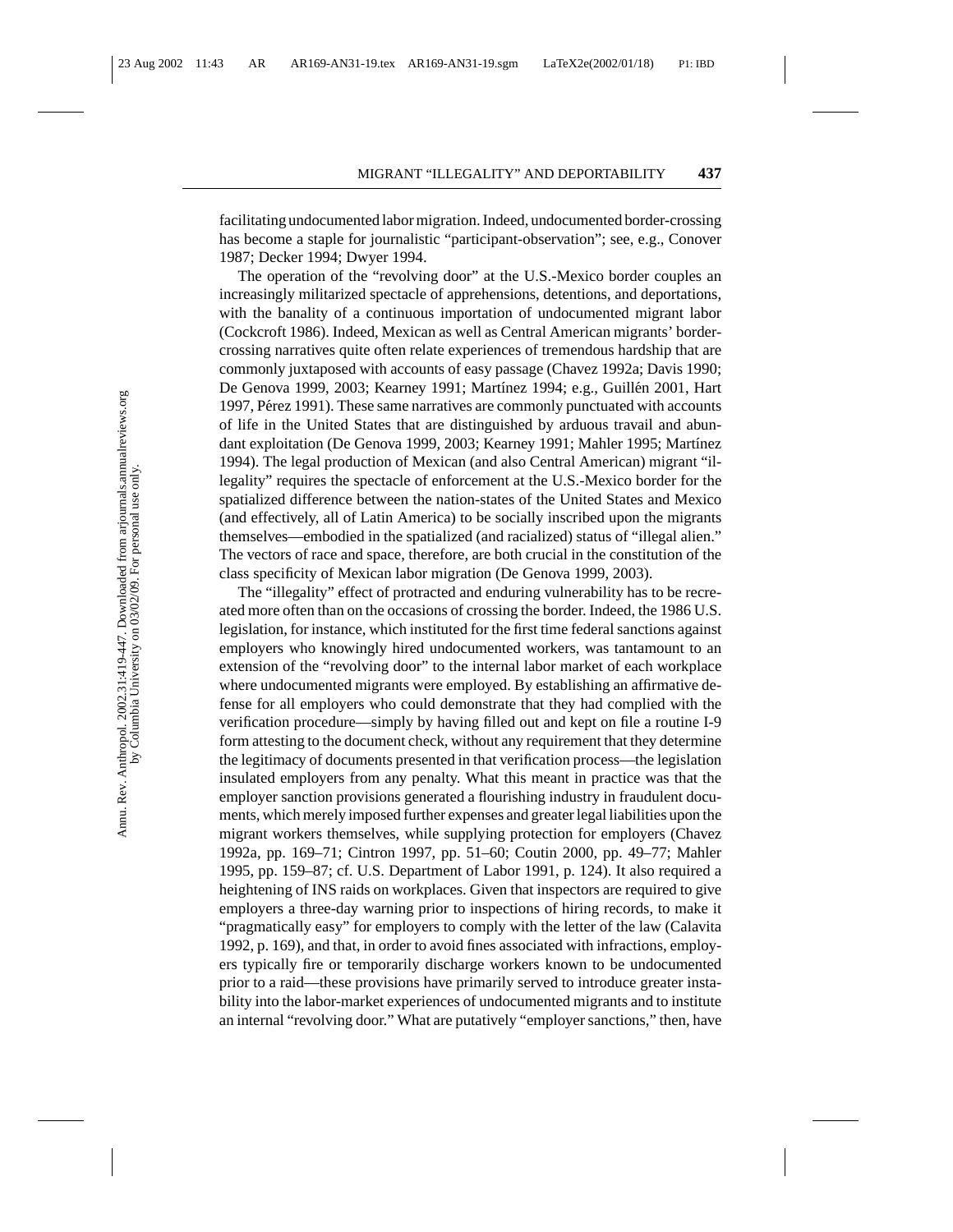actually functioned to aggravate the migrants' condition of vulnerability and have imposed new penalties upon the undocumented workers themselves (cf. Sassen & Smith 1992).

The "illegalities" of everyday life are often, literally, instantiated by the lack of various forms of state-issued documentation that sanction one's place within or outside the strictures of the law (Cintron 1997, Coutin 2000, Hagan 1994, Mahler 1995). The policing of public spaces outside of the workplace, moreover, serves to discipline undocumented migrants by surveilling their "illegality" and exacerbating their sense of ever-present vulnerability (Chavez 1992a; Coutin 2000; De Genova 1999, 2003; Heyman 1998b; Mahler 1995; Rouse 1992). The lack of a driver's license, for instance, is typically presumed by police in most states in the U.S. to automatically indicate a migrant's more generally undocumented condition (De Genova 1999, 2003; cf. Mahler 1995, pp. 146-47).<sup>1</sup> Such forms of everyday "illegality" are responsible for many undocumented migrants' encounters with everyday forms of surveillance and repression. But there are also those "illegalities" that more generally pertain to the heightened policing directed at the bodies, movements, and spaces of the poor—especially those spatialized as "foreigners" in the United States, Europe, Canada, and Australia and those racialized as not-white in particular (cf. Balibar 1991a,c,d; Calavita 1998; Carter 1997; Haney López 1996; Lowe 1996; Paul 1997; Pred 2000; Satzewich 1991; Saxton 1971). Subjection to quotidian forms of intimidation and harassment reinforces undocumented migrants' vulnerability as a highly exploitable workforce.

Yet the disciplinary operation of an apparatus for the everyday production of migrant "illegality" is never simply intended to achieve the putative goal of deportation. It is deportability, and not deportation per se, that has historically rendered undocumented migrant labor a distinctly disposable commodity. There has never been sufficient funding for the INS to evacuate the United States of undocumented migrants by means of deportations, nor even for the Border Patrol to "hold the line." The INS is neither equipped nor intended to actually keep the undocumented out. The very existence of the enforcement branches of the INS (and the Border Patrol, in particular) is premised upon the continued presence of migrants whose undocumented legal status has long been equated with the disposable (deportable), ultimately "temporary" character of the commodity that is their labor-power. Indeed, although the Border Patrol has, since its inception, defined unauthorized entry as "a continuous offense [that] is not completed ... until the alien reaches his interior destination," and so defined its jurisdiction as effectively the entire interior (Ngai 2003), INS enforcement efforts have disproportionately targeted the U.S.-Mexico border, sustaining a zone of relatively high tolerance within the interior (Chavez 1992a, Delgado 1993). The true social role of INS enforcement

<sup>&</sup>lt;sup>1</sup>There are only four states in the United States that issue driver's licenses to any state resident who can pass the driving test, regardless of their legal status; they are North Carolina, Tennessee, Utah, and Virginia (*New York Times*, 4 August 2001).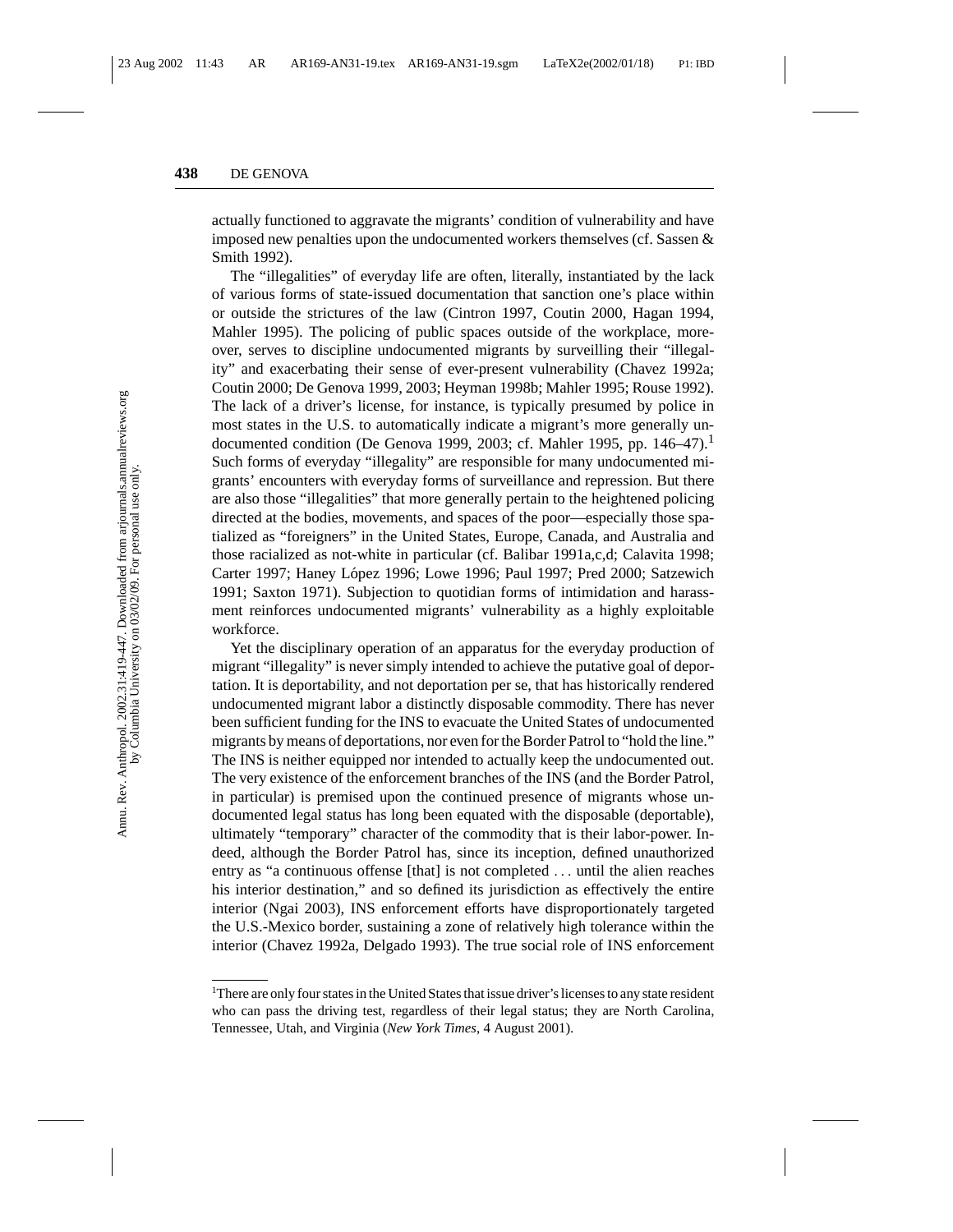(and the Border Patrol) is in maintaining the operation of the border as a "revolving door" (Cockcroft 1986), simultaneously implicated in importation as much as deportation (Calavita 1992), and sustaining the border's viability as a filter for the unequal transfer of value (Kearney 1998).

Migrant "illegality" is lived through a palpable sense of deportability, which is to say, the possibility of deportation, the possibility of being removed from the space of the nation-state. There are some significant analogies between migrant deportability and the threat of deportation confronted by denationalized citizens [as, for example, with European Jews and Gypsies under Nazi Germany (Agamben 1998, pp. 126–35, 166–80), or women who were U.S. citizens by birth but denationalized for having married noncitizen men (Bredbenner 1998), or political dissidents under McCarthy-era legislation that still remains in effect in the United States (e.g., Randall 1987; cf. Nathan 1991, pp. 90–108)], but my focus here is the specificity of migrant deportability. What makes deportability so decisive in the legal production of migrant "illegality" and the militarized policing of nation-state borders is that some are deported in order that most may remain (un-deported)—as workers, whose particular migrant status may thus be rendered "illegal." Therefore, migrant "illegality" is a spatialized social condition that is frequently central to the particular ways that migrants are racialized as "illegal aliens" within nation-state spaces, as for example when "Mexicans" are racialized in relation to "American"-ness in the United States (De Genova 1998, 1999, 2003). Moreover, the spatialized condition of "illegality" reproduces the physical borders of nation-states in the everyday life of innumerable places throughout the interiors of the migrant-receiving states. Thus, the legal production of "illegality" as a distinctly spatialized and typically racialized social condition for undocumented migrants provides an apparatus for sustaining their vulnerability and tractability as workers.

#### **CONCLUSION**

There is nothing matter-of-fact about the "illegality" of undocumented migrants. As Calavita has argued with respect to immigration law in Spain, "There may be no smoking gun, but there is nonetheless a lot of smoke in the air" (1998, p. 557). "Illegality" is the product of immigration laws—not merely in the abstract sense that without the law, nothing could be construed to be outside of the law; nor simply in the generic sense that immigration law constructs, differentiates, and ranks various categories of "aliens"—but in the more profound sense that the history of deliberate interventions that have revised and reformulated the law has entailed an active process of inclusion through "illegalization."

Undocumented migrant labor has been criminalized as "illegal" and subjected to excessive and extraordinary forms of policing. The undocumented have been denied fundamental human rights and many rudimentary social entitlements, consigned to an uncertain sociopolitical predicament, often with little or no recourse to any semblance of protection from the law. The category "illegal alien" is a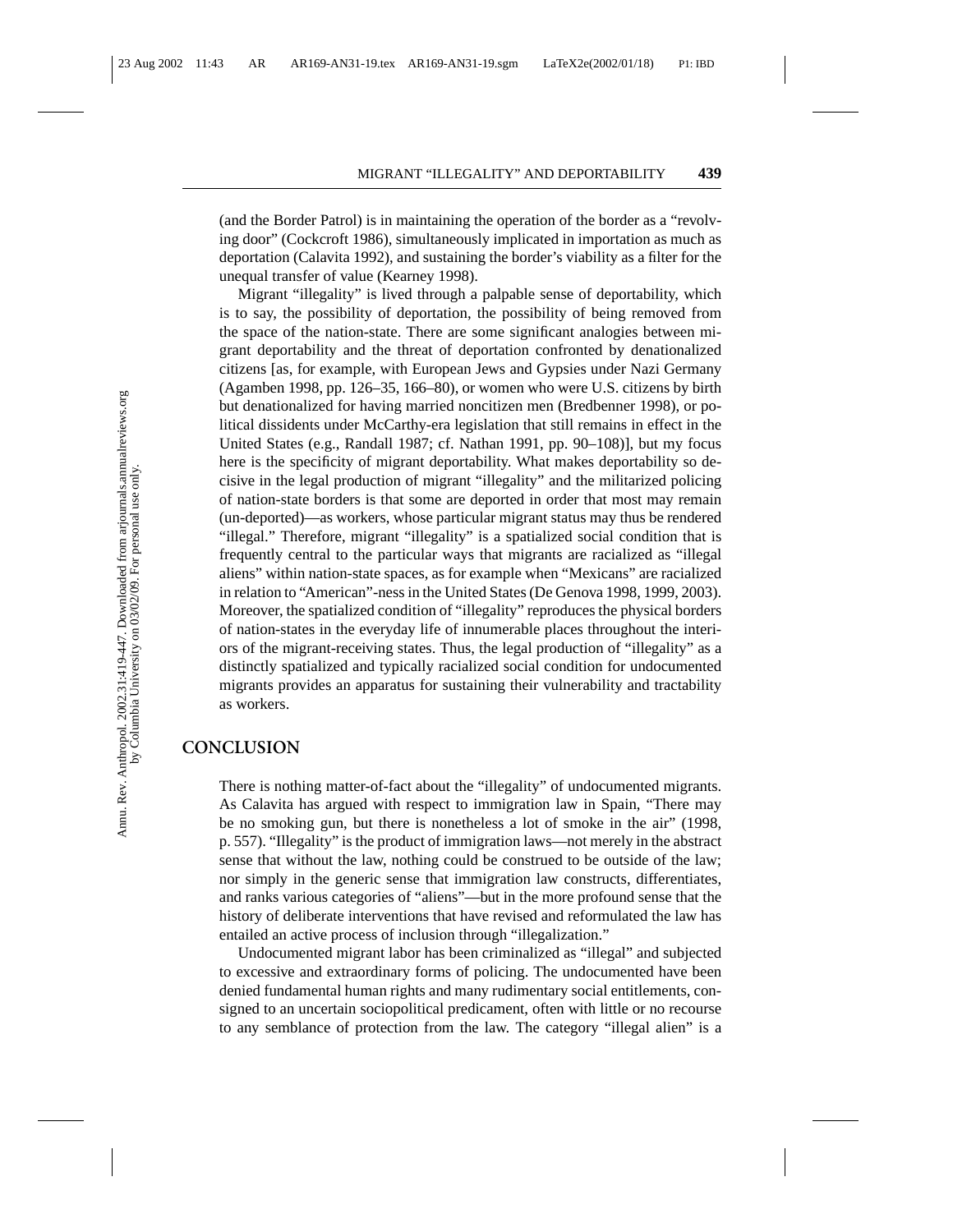profoundly useful and profitable one that effectively serves to create and sustain a legally vulnerable—and hence, relatively tractable and thus "cheap"—reserve of labor. That proposition is quite old; indeed, it is so well established and well documented as to be irrefutable (cf., for example, Burawoy 1976; Bustamante 1972, 1976, 1978; Calavita 1990, 1992; Castells 1975; Cockcroft 1986; Delgado 1993; Galarza 1964; Gamio 1971 [1930]; Gledhill 1998; Grasmuck 1984; Hondagneu-Sotelo 2001; Jenkins 1978; Kearney 1996; Kwong 1997; McWilliams 1949; Piore 1979; Rouse 1995a; Samora 1971; Sassen 1988; Smith 1998; Taylor 1932). A central contention of this review has been that, in and of itself, this important critical insight into the consequences of migrant "illegality" is insufficient insofar as its origin may be left unexamined and thus naturalized. We must go further and examine the fundamental origin of the status "illegal" (and its attendant sociospatial condition of deportability) in the law itself—what I call the legal production of migrant "illegality."

#### **ACKNOWLEDGMENTS**

The author would like to express his gratitude and appreciation for the resourcefulness and meticulous attention of Ryan Chaney and Ashley Greene, whose energy and diligence as graduate student research assistants were invaluable in the preparation of this review.

#### **The** *Annual Review of Anthropology* **is online at http://anthro.annualreviews.org**

#### **LITERATURE CITED**

- Agamben G. 1998. *Homo Sacer: Sovereign Power and Bare Life*. Stanford, CA: Stanford Univ. Press
- Alonso AM. 1994. The politics of space, time, and substance: state formation, nationalism, and ethnicity. *Annu. Rev. Anthropol.* 23:379– 405
- Alvarez RR. 1995. The Mexican-U.S. border: the making of an anthropology of borderlands. *Annu. Rev. Anthropol.* 24:447–70
- Ancheta AN. 1998. *Race, Rights, and the Asian American Experience*. New Brunswick, NJ: Rutgers Univ. Press
- Andreas P. 1998. The U.S. immigration control offensive: constructing an image of order on the southwest border. See Suárez-Orozco 1998, pp. 343–56
- Appadurai A. 1996. *Modernity at Large: Cultural Dimensions of Globalization*. Minneapolis: Univ. Minn. Press
- Bach RL. 1978. Mexican immigration and the American state. *Int. Migr. Rev.* 12(4):536– 58
- Baker SG. 1990. *The Cautious Welcome: the Legalization Programs of the Immigration Reform and Control Act*. Washington, DC: Urban Inst. Press
- Baker SG. 1997. The 'Amnesty' aftermath: current policy issues stemming from the legalization programs of the 1986 Immigration Reform and Control Act. *Int. Migr. Rev.* 31(1):5–27
- Balderrama FE, Rodríguez R. 1995. *Decade of Betrayal: Mexican Repatriation in the 1930's*. Albuquerque: Univ. N. M. Press
- Balibar E. 1991a. Is there a "neo-racism"? See Balibar & Wallerstein 1991, pp. 17–28
- Balibar E. 1991b. Racism and nationalism. See Balibar & Wallerstein 1991, pp. 37–67
- Balibar E. 1991c. The nation form: history and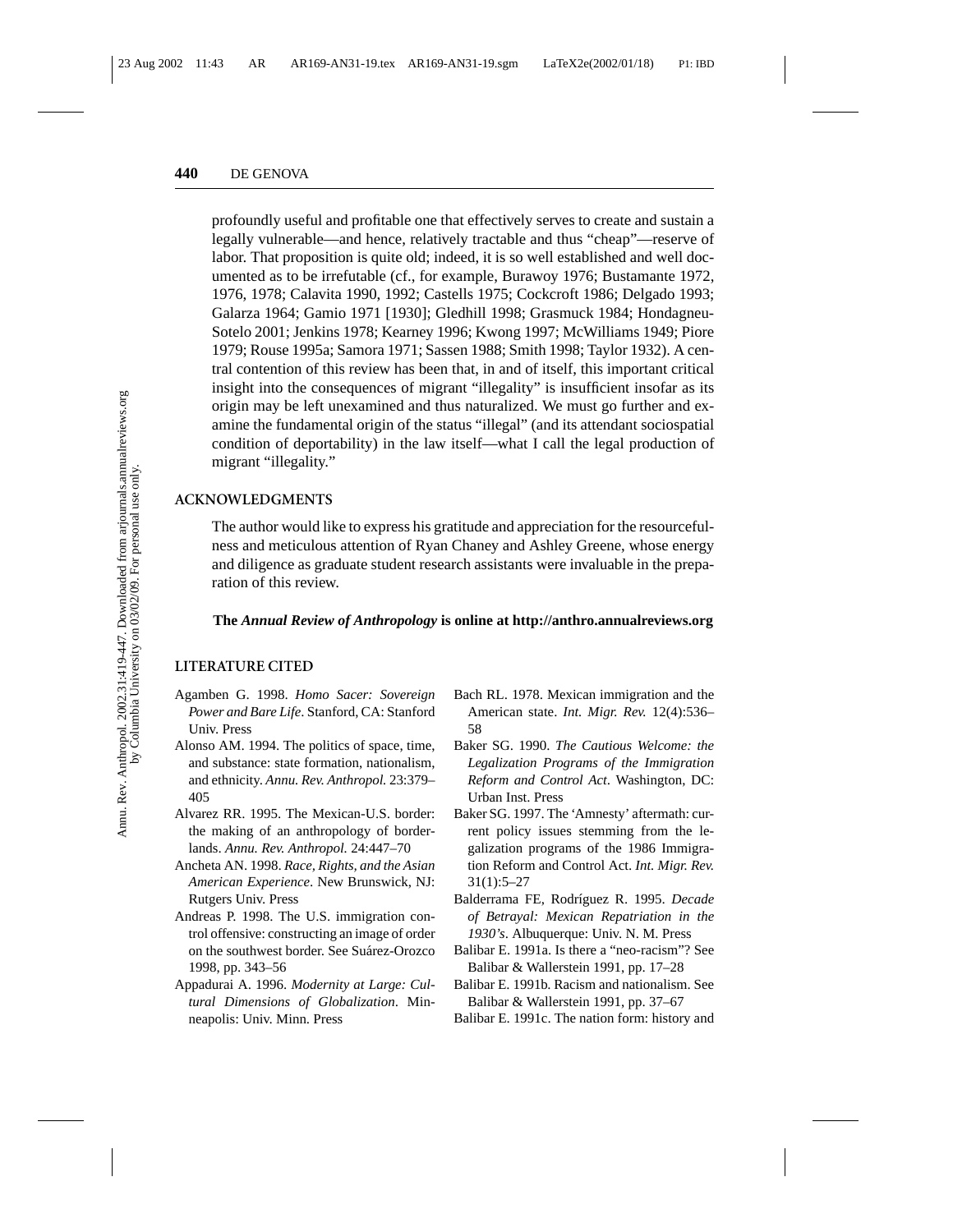ideology. See Balibar & Wallerstein 1991, pp. 86–106

- Balibar E. 1991d. Racism and crisis. See Balibar & Wallerstein 1991, pp. 217–27
- Balibar E, Wallerstein I, eds. 1991. *Race, Nation, Class: Ambiguous Identities.* New York: Verso
- Basch L, Glick Schiller N, Szanton Blanc C. 1994. *Nations Unbound: Transnational Projects, Postcolonial Predicaments, and De-territorialized Nation-States*. Langhorne, PA: Gordon & Breach
- Behdad A. 1998. INS and outs: producing delinquency at the border. *Aztlán* 23(1):103–13
- Bogardus ES. 1970(1934). *The Mexican in the United States*. San Francisco: R & E Res. Assoc.
- Bonefeld W. 1994. *The Recomposition of the British State During the 1980s*. Brookfield, VT: Dartmouth
- Bonefeld W. 1995. Capital as subject and the existence of labour. See Bonefeld et al. 1995, pp. 182–212
- Bonefeld W, Gunn R, Holloway J, Psychopedis K, eds. 1995. *Emancipating Marx: Open Marxism* 3. East Haven, CT: Pluto
- Bosniak LS. 1996. Opposing Prop. 187: undocumented immigrants and the national imagination. *Conn. Law Rev.* 28(3):555–619
- Bosniak LS. 1997. "Nativism" the concept: some reflections. See Perea 1997, pp. 279–99
- Bredbenner CL. 1998. *A Nationality of Her Own: Women, Marriage, and the Law of Citizenship*. Berkeley, CA: Univ. Calif. Press
- Brennan EM. 1984. Irregular migration: policy responses in Africa and Asia. *Int. Migr. Rev.* 18(3):409–25
- Burawoy M. 1976. The functions and reproduction of migrant labor: comparative material from southern Africa and the United States. *Am. J. Sociol.* 81(5):1050–87
- Bustamante J. 1972. The historical context of undocumented Mexican immigration to the United States. *Aztlan´* 3(2):257–78
- Bustamante J. 1976. Structural and ideological conditions of Mexican undocumented immigration to the United States. *Am. Behav. Sci.* 19(3):364–76
- Bustamante J. 1978. Commodity migrants: structural analysis of Mexican immigration to the United States. In *Views Across the Border: the United States and Mexico*, ed. SR Ross, pp. 183–203. Albuquerque: Univ. N. M. Press
- Bustamante JA, Reynolds CW, Hinojosa Ojeda RA, eds. 1992. *U.S.-Mexico Relations: Labor Market Interdependence.* Stanford, CA: Stanford Univ. Press
- Calavita K. 1982. *California's "Employer Sanctions": the Case of the Disappearing Law*. *Res. Rep. Ser. No. 39.* Cent. U.S.-Mex. Stud., Univ. Calif., San Diego
- Calavita K. 1990. Employer sanctions violations: toward a dialectical model of whitecollar crime. *Law Soc. Rev.* 24(4):1041–69
- Calavita K. 1992. *Inside the State: the Bracero Program, Immigration, and the I.N.S*. New York: Routledge
- Calavita K. 1998. Immigration, law, and marginalization in a global economy: notes from Spain. *Law Soc. Rev.* 32(3):529–66
- Cardenas G. 1975. United States immigration policy toward Mexico: an historical perspective. *Chicano Law Rev.* 2:66–89
- Carens JH. 1987. Aliens and citizens: the case for open borders. *Rev. Polit.* 49(2):251–73
- Carter DM. 1997. *States of Grace: Senegalese in Italy and the New European Immigration*. Minneapolis: Univ. Minn. Press
- Castells M. 1975. Immigrant workers and class struggles in advanced capitalism: the western European experience. *Polit. Soc.* 5:33–66
- Castles S, Kosack G. 1973. *Immigrant Workers and Class Structure in Western Europe*. New York: Oxford Univ. Press
- Chang RS. 1999. *Disoriented: Asian Americans, Law, and the Nation-State*. New York: N.Y. Univ. Press
- Chavez LR. 1988. Settlers and sojourners: the case of Mexicans in the United States. *Hum. Organ.* 47:95–108
- Chavez LR. 1991. Outside the imagined community: undocumented settlers and experiences of incorporation. *Am. Ethnol.* 18:257–78
- Chavez LR. 1992a. *Shadowed Lives: Undocumented Immigrants in American Society*.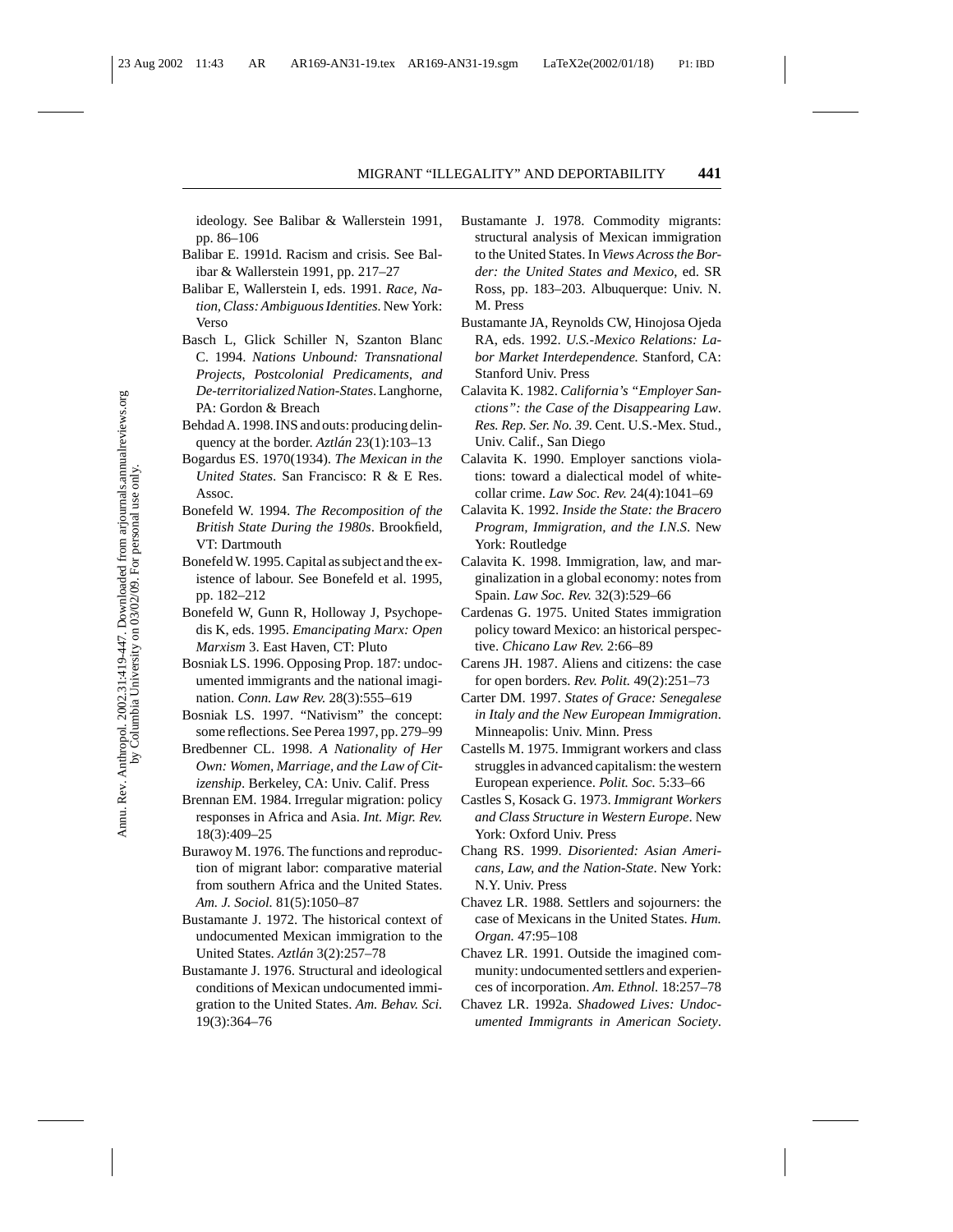Ft. Worth, TX: Harcourt, Brace, & Jovanovich

- Chavez LR. 1992b. Paradise at a cost: the incorporation of undocumented Mexican immigrants into a local level labor market. See Bustamante et al. 1992, pp. 271–301
- Chavez LR. 1994. The power of the imagined community: the settlement of undocumented Mexicans and Central Americans in the United States. *Am. Anthropol.* 96(1):52– 73
- Chavez LR. 2001. *Covering Immigration: Popular Images and the Politics of the Nation*. Berkeley: Univ. Calif. Press
- Chavez LR, Flores ET, Lopez-Garza M. 1989. Migrants and settlers: a comparison of undocumented Mexicans and Central Americans. *Front. Norte* 1:49–75
- Chock PP. 1991. 'Illegal aliens' and 'opportunity': myth-making in congressional testimony. *Am. Ethnol.* 18(2):279–94
- Chock PP. 1995. Ambiguity in policy discourse: congressional talk about immigration. *Policy Sci.* 28:165–84
- Chock PP. 1996. No new women: gender, "alien," and "citizen" in the congressional debate on immigration. *PoLAR: Polit. Legal Anthropol. Rev.* 19(1):1–9
- Cintron R. 1997. *Angels' Town: Chero Ways, Gang Life, and Rhetorics of the Everyday*. Boston: Beacon
- Clark VS. 1974 (1908). *Mexican Labor in the United States*(*U.S. Dep. Commer. Labor Bur. Labor Bull., No. 78*). In *Mexican Labor in the United States*, ed. CE Cortés. New York: Arno
- Cockcroft JD. 1986. *Outlaws in the Promised Land: Mexican Immigrant Workers and America's Future*. New York: Grove
- Collins H. 1982. *Marxism and Law*. New York: Oxford Univ. Press
- Conover T. 1987. *Coyotes: a Journey Through the Secret World of America's Illegal Aliens*. New York: Vintage Books
- Corcoran MP. 1993. *Irish Illegals: Transients Between Two Societies*. Westport, CT: Greenwood
- Cornelius WA. 1989. Mexican migration to

the United States: an introduction. In *Mexican Migration to the United States: Origins, Consequences, and Policy Options*, ed. WA Cornelius, JA Bustamante, pp. 1–24. San Diego: Center for U.S.-Mexican Studies, Univ. Calif.

- Cornelius W. 1992. From sojourners to settlers: the changing profile of Mexican immigration to the United States. See Bustamante et al. 1992, pp.155–95
- Couper K. 1984. An elusive concept: the changing definition of illegal immigrant in the practice of immigration control in the United Kingdom. *Int. Migr. Rev.* 18(3):437–52
- Coutin SB. 1993. *The Culture of Protest: Religious Activism and the U.S. Sanctuary Movement*. Boulder, CO: Westview
- Coutin SB. 1996. Differences within accounts of U.S. immigration law. *PoLAR: Polit. Legal Anthropol. Rev.* 19(1):11–20
- Coutin SB. 1998. From refugees to immigrants: the legalization strategies of Salvadoran immigrants and activists. *Int. Migr. Rev.* 32(4):901–25
- Coutin SB. 2000. *Legalizing Moves: Salvadoran Immigrants' Struggle for U.S. Residency*. Ann Arbor: Univ. Mich. Press
- Coutin SB, Chock PP. 1995. "Your friend, the illegal": definition and paradox in newspaper accounts of U.S. immigration reform. *Identities* 2(1–2):123–48
- Davis MP. 1990. *Mexican Voices/American Dreams: an Oral History of Mexican Immigration to the United States*. New York: Holt
- Decker P. 1994. The Mexican "illegal alien" commute. *Migr. World* 14(3):13–21
- De Genova N. 1998. Race, space, and the reinvention of Latin America in Mexican Chicago. *Lat. Am. Perspect.* (Issue 102) 25(5): 91–120
- De Genova N. 1999. *Working the boundaries, making the difference: race and space in Mexican Chicago.* PhD thesis. Univ. Chicago. 544 pp.
- De Genova N. 2003. *Working the Boundaries: Race, Space, and "Illegality" in Mexican Chicago.* Durham, NC: Duke Univ. Press. In press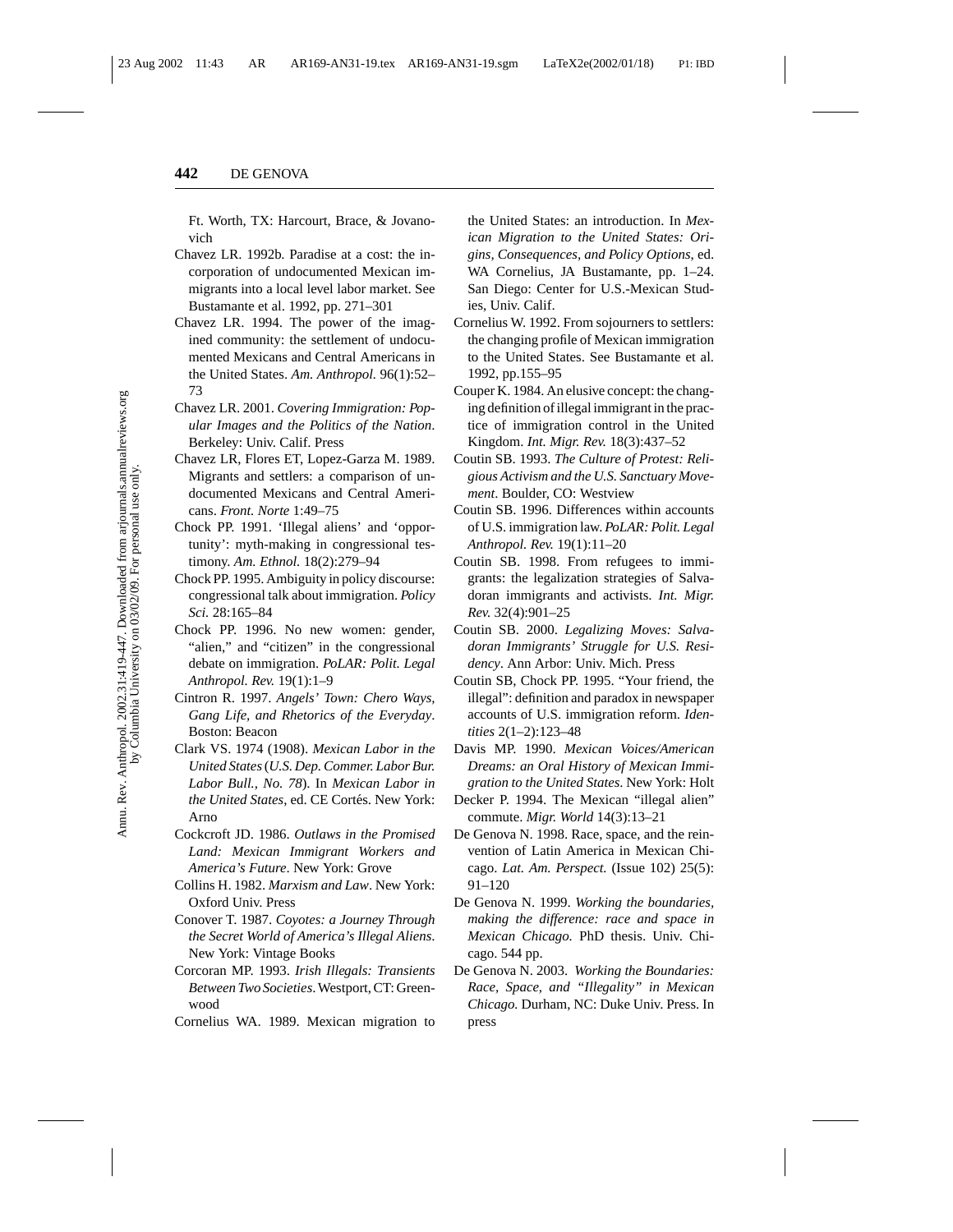- De Genova N. n.d. *"The immigrant" as an object of American studies and U.S. nationalism.* Work. Pap. Dep. Anthropol., Columbia Univ.
- De Genova N, Ramos-Zayas AY. 2003. *Latino Optics: Racialization and Citizenship Between Mexicans and Puerto Ricans in Chicago.* New York: Routledge. In press
- Delgado H. 1993. *New Immigrants, Old Unions: Organizing Undocumented Workers in Los Angeles*. Philadelphia: Temple Univ. Press
- Dunn TJ. 1996. *The Militarization of the U.S.- Mexico Border, 1978–1992: Low-Intensity Conflict Doctrine Comes Home*. Austin: Cent. Mex. Am. Stud. Books/Univ. Tex. Press
- Durand J, Massey DS. 1992. Mexican migration to the United States: a critical review. *Lat. Am. Res. Rev.* 27(2):3–42
- Dwyer A. 1994. *On the Line: Life on the U.S.- Mexican Border*. London: Lat. Am. Bur.
- Fitzgerald K. 1996. *Face of the Nation: Immigration, the State, and the National Identity*. Stanford, CA: Stanford Univ. Press
- Flores WV, Benmayor R, eds. 1997. *Latino Cultural Citizenship: Claiming Identity, Space, and Rights*. Boston: Beacon
- Foucault M. 1979. *Discipline and Punish: the Birth of the Prison*. New York: Random House
- Galarza E. 1964. *Merchants of Labor: the Mexican Bracero Story*. Santa Barbara, CA: Mc-Nally & Loftin
- Gamio M. 1971(1930). *Mexican Immigration to the United States: a Study of Human Migration and Adjustment*. New York: Dover
- García JR. 1980. *Operation Wetback: the Mass Deportation of Mexican Undocumented Workers in 1954*. Westport, CT: Greenwood
- García RJ. 1995. Critical race theory and proposition 187: the racial politics of immigration law. *Chicano-Latino Law Rev.* 17:118–48
- Gledhill J. 1998. The Mexican contribution to restructuring US capitalism: NAFTA as an instrument of flexible accumulation. *Crit. Anthropol.* 18(3):279–96
- Glick Schiller N, Basch L, Szanton-Blanc L, eds. 1992. *Towards a Transnational Perspective on Migration*. *Ann. NY Acad. Sci.* Vol. 645
- Gonzalez RM, Fernandez RA. 1979. U.S. imperialism and migration: the effects on Mexican women and families. *Rev. Radic. Polit. Econ.* 11(4):112–23
- Gramsci A. 1971 (1929–1935). *Selections from the Prison Notebooks*. New York: International
- Grasmuck S. 1984. Immigration, ethnic stratification, and native working-class discipline: comparisons of documented and undocumented Dominicans. *Int. Migr. Rev.* 18(3):692–713
- Guerin-Gonz´ales C. 1994. *Mexican Workers and American Dreams: Immigration, Repatriation, and California Farm Labor, 1900– 1939*. New Brunswick, NJ: Rutgers Univ. Press
- Guillén A. 2001. Traveling north: a chronicle of an undocumented journey. *NACLA Rep. Am.* 35(2):36–42
- Hagan JM. 1994. *Deciding to be Legal: a Maya Community in Houston*. Philadelphia: Temple Univ. Press
- Hagan JM, Baker SG. 1993. Implementing the U.S. legalization program: the influence of immigrant communities and local agencies on immigration policy reform. *Int. Migr. Rev.* 27(3):513–36
- Hamilton N, Chinchilla NS. 2001. *Seeking Community in a Global City: Guatemalans and Salvadorans in Los Angeles*. Philadelphia: Temple Univ. Press
- Haney López IF. 1996. *White by Law: the Legal Construction of Race*. New York: N.Y. Univ. Press
- Harris N. 1995. *The New Untouchables: Immigration and the New World Worker*. New York: Tauris
- Hart DW. 1997. *Undocumented in L.A.: an Immigrant's Story*. Wilmington, DE: Scholarly Resourc. Books
- Heller T. 1992. Immigration and regulation: historical context and legal reform. In *U.S.-Mexico Relations: Labor Market*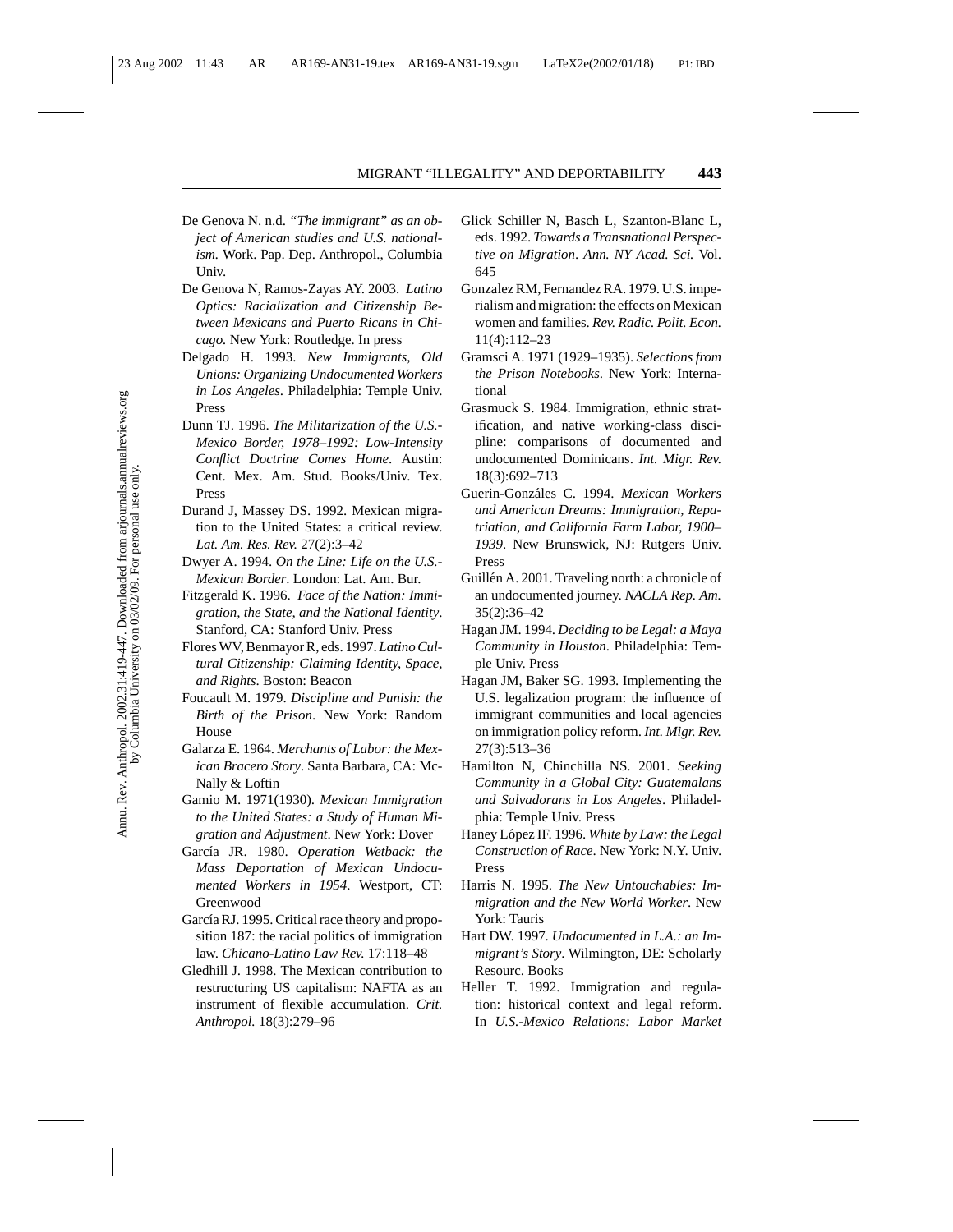*Interdependence*, ed. JA Bustamante, CW Reynolds, RA Hinojosa Ojeda, pp. 42–74. Stanford, CA: Stanford Univ. Press

- Heyman JMC. 1991. *Life and Labor on the Border: Working People of Northeastern Sonora, Mexico, 1886–1986*. Tucson: Univ. Ariz. Press
- Heyman JMC. 1995. Putting power in the anthropology of bureaucracy: the Immigration and Naturalization Service at the Mexico-United States border. *Curr. Anthropol.* 36(2): 261–87
- Heyman JMC. 1998a. *Finding a Moral Heart for U.S. Immigration Policy: an Anthropological Perspective*. *Am. Ethnol. Soc. Monogr. Ser. No. 7.* Arlington, VA: Am. Anthropol. Soc.
- Heyman JMC. 1998b. State effects on labor: the INS and undocumented immigrants at the Mexico-United States border. *Crit. Anthropol.* 18(2):157–80
- Heyman JMC. 1999. State escalation of force: a Vietnam/US-Mexico border analogy. In *States and Illegal Practices*, ed. JMC Heyman, pp. 285–314. New York: Berg
- Heyman JMC, Smart A. 1999. States and illegal practices: an overview. See Heyman 1999, pp. 1–24
- Hing BO. 1993. *Making and Remaking Asian America Through Immigration Policy, 1850– 1990.* Stanford, CA: Stanford Univ. Press
- Hoffman A. 1974. *Unwanted Mexican Americans in the Great Depression: Repatriation Pressures, 1926–1939*. Tucson: Univ. Ariz. Press
- Holloway J. 1994. Global capital and the national state. *Cap. Class* 52:23–49
- Holloway J. 1995. From scream of refusal to scream of power: the centrality of work. See Bonefeld et al. 1995, pp. 155–81
- Hondagneu-Sotelo P. 1994. *Gendered Transitions: Mexican Experiences of Immigration*. Berkeley: Univ. Calif. Press
- Hondagneu-Sotelo P. 2001. *Domestica: Immi- ´ grant Workers Cleaning and Caring in the Shadows of Affluence*. Berkeley: Univ. Calif. Press
- Honig B. 1998. Immigrant America? how for-

eignness "solves" democracy's problems. *Soc. Text* 56:1–27

- Honig B. 2001. *Democracy and the Foreigner*. Princeton, NJ: Princeton Univ. Press
- Jenkins JC. 1978. The demand for immigrant workers: labor scarcity or social control? *Int. Migr. Rev.* 12(4): 514–35
- Jiménez M. 1992. War in the borderlands. NA-*CLA Rep. Am.* 26(1):29–33
- Johnson KR. 1993. *Los olvidados*: images of the immigrant, political power of noncitizens, and immigration law and enforcement. *Brigham Young Univ. Law Rev.* 1993(4): 1139–56
- Johnson KR. 1997. The new nativism: something old, something new, something borrowed, something blue. See Perea 1997, pp.165–89
- Joppke C. 1999. *Immigration and the Nation-State: the United States, Germany, and Great Britain*. New York: Oxford Univ. Press
- Kearney M. 1986. From the invisible hand to visible feet: anthropological studies of migration and development *Annu. Rev. Anthropol.* 15:331–61
- Kearney M. 1991. Borders and boundaries of states and self at the end of empire. *J. Hist. Sociol.* 4(1):52–74
- Kearney M. 1995. The local and the global: the anthropology of globalization and transnationalism. *Annu. Rev. Anthropol.* 24:547– 65
- Kearney M. 1996. *Reconceptualizing the Peasantry: Anthropology in Global Perspective*. Boulder, CO: Westview
- Kearney M. 1998. *Peasants in the fields of value: revisiting rural class differentiation in transnational perspective.* Work. Pap., Dep. Anthropol., Univ. Calif., Riverside
- Kim H. 1994. *A Legal History of Asian Americans, 1790–1990.* Westport, CT: Greenwood
- Kwong P. 1997. *Forbidden Workers: Illegal Chinese Immigrants and American Labor*. New York: New Press
- Lee E. 1999. Immigrants and immigration law: a state of the field assessment. *J. Am. Ethn. Hist.* 18(4):85–114
- Lowe L. 1996. *Immigrant Acts: On Asian*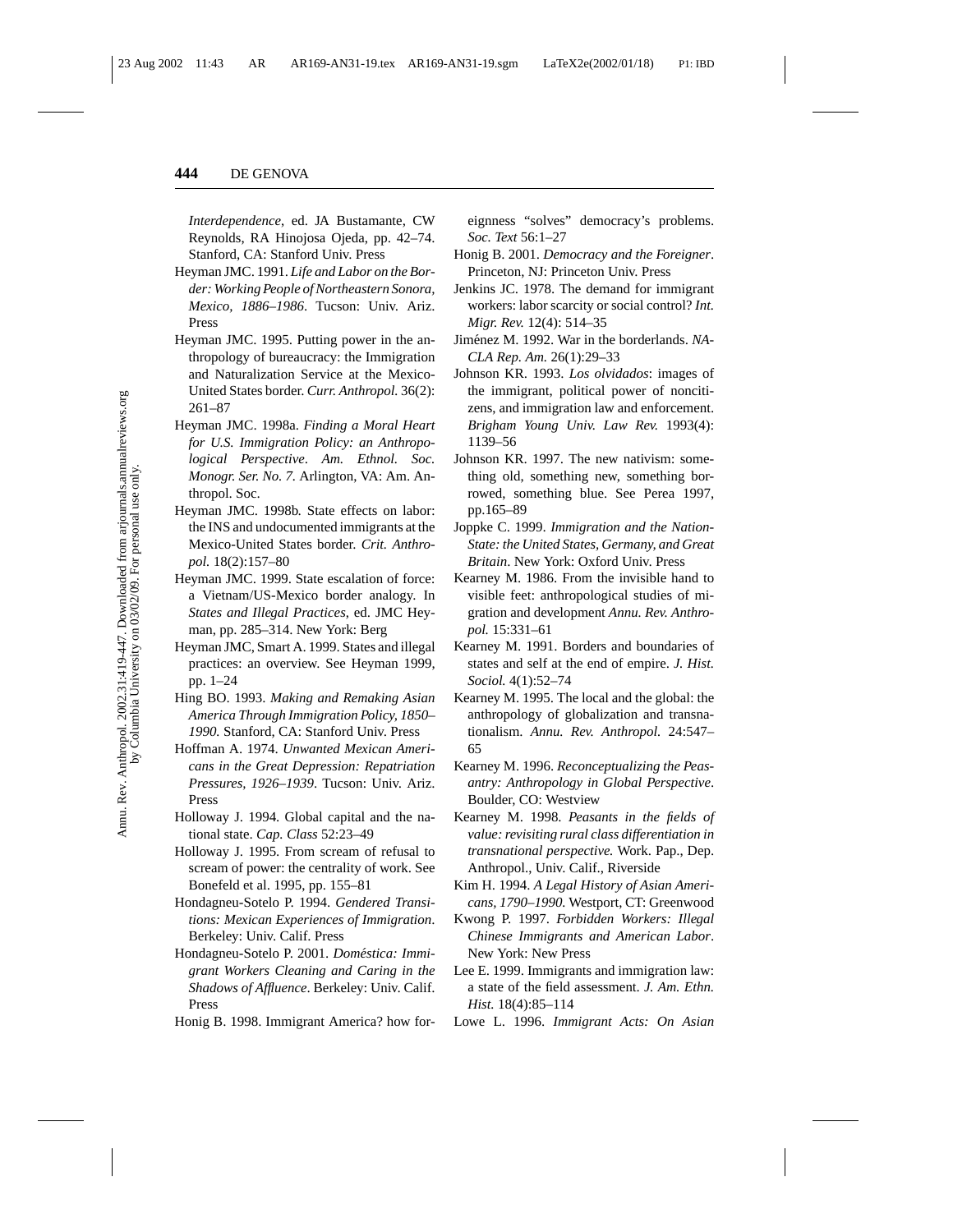*American Cultural Politics*. Durham, NC: Duke Univ. Press

- Mahler SJ. 1995. *American Dreaming: Immigrant Life on the Margins*. Princeton, NJ: Princeton Univ. Press
- Malkki LH. 1995. Refugees and exile: from "refugee studies" to the national order of things. *Annu. Rev. Anthropol.* 24:495–523
- Marrus MR. 1985. *The Unwanted: European Refugees in the Twentieth Century*. New York: Oxford Univ. Press
- Martínez OJ. 1994. Border People: Life and So*ciety in the U.S.-Mexico Borderlands*. Tucson: Univ. Ariz. Press
- Marx K. 1976 (1867). *Capital: a Critique of Political Economy*, Volume One. New York: Penguin Books
- Massey DS. 1987. Understanding Mexican migration to the United States. *Am. J. Sociol.* 92(6):1372–1403
- Massey DS, Alarcón R, Durand J, González H. 1987 *. Return to Aztlan: the Social Process of International Migration from Western Mexico*. Berkeley: Univ. Calif. Press
- Massey DS, Liang Z. 1989. The long-term consequences of a temporary worker program: the U.S. bracero experience. *Popul. Res. Policy Rev.* 8:199–226
- McWilliams C. 1949. *North from Mexico: the Spanish-Speaking People of the United States*. New York: Greenwood
- Meissner D, Papademetriou D, North D. 1986. *Legalization of Undocumented Aliens: Lessons from Other Countries*. Washington, DC: Carnegie Endowments Int. Peace
- Mirand´e A. 1987. *Gringo Justice*. Notre Dame, IN: Univ. Notre Dame Press
- Nathan D. 1991. *Women and Other Aliens: Essays from the U.S.-Mexico Border*. El Paso, TX: Cinco Puntos Press
- Ngai MM. 1999. The architecture of race in American immigration law: a reexamination of the Immigration Act of 1924. *J. Am. Hist.* 86(1):67–92
- Ngai MM. 2003. *Illegal Aliens and Alien Citizens: Immigration Restriction, Race, and Nation, 1924–1965*. Princeton, NJ: Princeton Univ. Press. In press
- Ortiz S. 2002. Laboring in the factories and in the fields. *Annu. Rev. Anthropol.* 31:395–417
- Park RE. 1980(1914/1928). Migration and the marginal man. In *The Pleasures of Sociology,* ed. LA Coser, pp. 241–47. New York: New Am. Libr.
- Pashukanis EB. 1989 (1929). *Law and Marxism: a General Theory Towards a Critique of the Fundamental Juridical Concepts*. Worcester, UK: Pluto
- Passel JS. 1994. Illegal migration to the United States—the demographic context. In *Controlling Immigration: a Global Perspective*, ed. WA Cornelius, PL Martin, JF Hollifield, pp. 113–18. Stanford, CA: Stanford Univ. Press
- Patterson O. 1982. *Slavery and Social Death: a Comparative Study.* Cambridge, MA: Harvard Univ. Press
- Paul K. 1997. *Whitewashing Britain: Race and Citizenship in the Postwar Era*. Ithaca, NY: Cornell Univ. Press
- Perea JF, ed. 1997. *Immigrants Out! The New Nativism and the Anti-Immigrant Impulse in the United States*. New York:N.Y.Univ. Press
- Pérez RT. 1991. *Diary of an Undocumented Immigrant*. Houston, TX: Arte Público Press
- Piore MJ. 1979. *Birds of Passage: Migrant Labor in Industrial Societies*. London: Cambridge Univ. Press
- Portes A. 1978. Toward a structural analysis of illegal (undocumented) immigration. *Int. Migr. Rev.* 12 (4):469–84
- Portes A, Bach RL. 1985. *Latin Journey: Cuban and Mexican Immigrants in the United States*. Berkeley: Univ. Calif. Press
- Pred A. 2000. *Even in Sweden: Racisms, Racialized Spaces, and the Popular Geographical Imagination*. Berkeley: Univ. Calif. Press
- Randall M. 1987. Threatened with deportation. *Lat. Am. Perspect.* 14(4):465–80
- Reimers DM. 1985. *Still the Golden Door: the Third World Comes to America*. New York: Columbia Univ. Press
- Reisler M. 1976a. *By the Sweat of Their Brow: Mexican Immigrant Labor in the United States, 1900–1940*. Westport, CT: Greenwood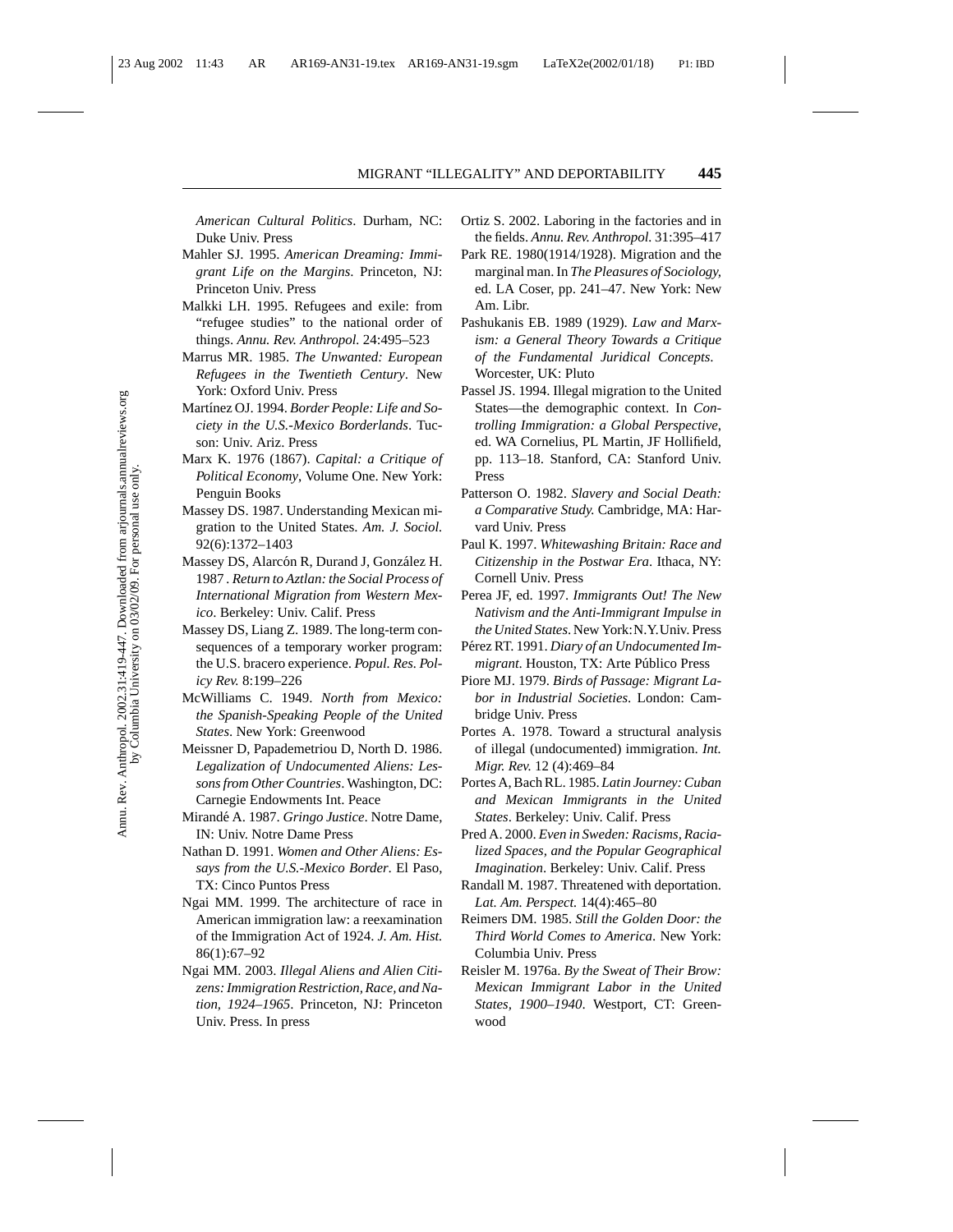- Reisler M. 1996 (1976b). Always the laborer, never the citizen: Anglo perceptions of the Mexican immigrant during the 1920's. In *Between Two Worlds: Mexican Immigrants in the United States*, ed. DG Gutiérrez, pp. 23–43. Wilmington, DE: Scholarly Resourc. Books
- Repak TA. 1995. *Waiting on Washington: Central American Workers in the Nation's Capital*. Philadelphia: Temple Univ. Press
- Roberts DE. 1997. Who may give birth to citizens? reproduction, eugenics, and immigration. See Perea 1997, pp. 205–19
- Rosaldo R. 1994. Cultural citizenship and educational democracy. *Cult. Anthropol.* 9(3): 402–11
- Rosaldo R. 1997. Cultural citizenship, inequality, and multiculturalism. In *Latino Cultural Citizenship: Claiming Identity, Space, and Rights*, ed. WV Flores, R Benmayor, pp. 27– 38. Boston: Beacon
- Rouse R. 1991. Mexican migration and the social space of postmodernism. *Diaspora* 1(1): 8–23
- Rouse R. 1992. Making sense of settlement: class transformation, cultural struggle, and transnationalism among Mexican migrants in the United States. See Glick Schiller et al. 1992, pp. 25–52
- Rouse R. 1995a. Thinking through transnationalism: notes on the cultural politics of class relations in the contemporary United States. *Public Cult.* 7(2):353–402
- Rouse R. 1995b. Questions of identity: personhood and collectivity in transnational migration to the United States. *Crit. Anthropol.* 15(4):351–80
- Salyer LE. 1995. *Laws Harsh as Tigers: Chinese Immigrants and the Shaping of Modern Immigration Law.* Chapel Hill: Univ. N. C. Press
- Samora J. 1971. *Los Mojados: the Wetback Story*. Notre Dame, IN: Univ. Notre Dame Press
- Sanchez GJ. 1999. Race, nation, and culture in recent immigration studies. *J. Am. Ethn. Hist.* 18(4):66–84
- Sassen S. 1988. *The Mobility of Labor and Cap-*

*ital: a Study in International Investment and Labor Flow*. New York: Cambridge Univ. Press

- Sassen S. 1990. U.S. immigration policy toward Mexico in a global economy. In *J. Int. Aff.* 43(2):369–83
- Sassen S. 1996a. *Losing Control? Sovereignty in an Age of Globalization*. New York: Columbia Univ. Press
- Sassen S. 1996b. Whose city is it? globalization and the formation of new claims. *Public Cult.* 8(2): 205–23
- Sassen S. 1998. *Globalization and Its Discontents: Essays on the New Mobility of People and Money*. New York: New Press
- Sassen S. 1999. *Guests and Aliens*. New York: New Press
- Sassen S, Smith RC. 1992. Post-industrial growth and economic reorganization: their impact on immigrant employment. See Bustamante et al. 1992, pp. 372–93
- Satzewich V. 1991. *Racism and the Incorporation of Foreign Labour: Farm Labour Migration to Canada Since 1945*. New York: Routledge
- Saxton A. 1971. *The Indispensable Enemy: Labor and the Anti-Chinese Movement in California*. Berkeley, CA: Univ. Calif. Press
- Smith RC. 1996. Mexicans in New York: membership and incorporation in a new immigrant community. In *Latinos in New York: Communities in Transition*, ed. G Haslip-Viera, SL Baver, pp. 57–103. Notre Dame, IN: Univ. Notre Dame Press
- Smith RC. 1998. Closing the door on undocumented workers. *NACLA Rep. Am.* 31(4): 6–9
- Soysal YN. 1994. *Limits of Citizenship: Migrants and Postnational Membership in Europe*. Chicago: Univ. Chicago Press
- Suárez-Orozco MM, ed. 1998. Crossings: *Mexican Immigration in Interdisciplinary Perspectives*. Cambridge, MA: David Rockefeller Cent. Ser. Lat. Am. Stud./Harvard Univ. Press
- Taylor PS. 1932. *Mexican Labor in the United States*. *Univ. Calif. Publ. Econ.,*Vol. 7. Berkeley: Univ. Calif. Press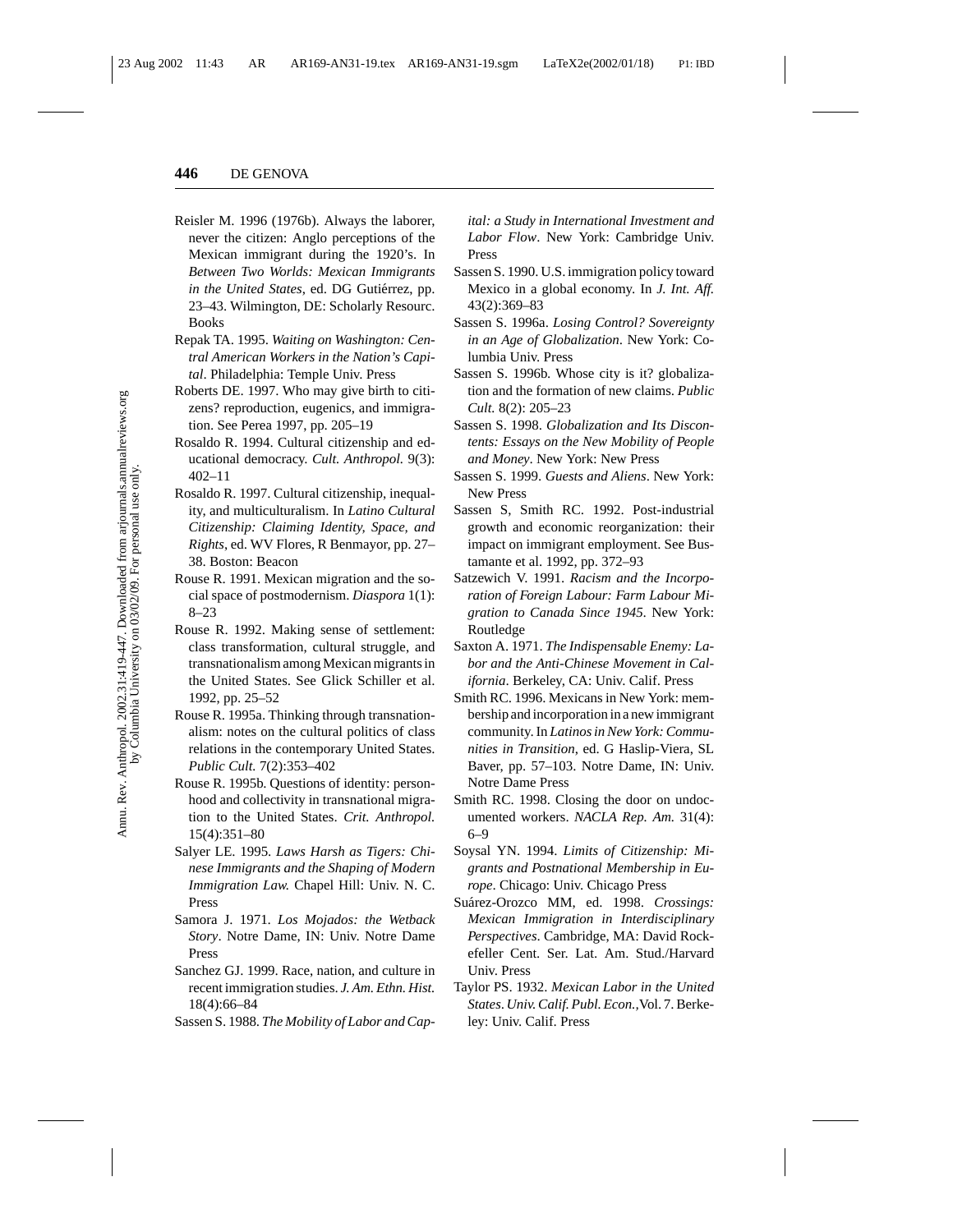- Tienda M. 1989. Looking to the 1990's: Mexican immigration in sociological perspective. In *Mexican Migration to the United States: Origins, Consequences, and Policy Options*, WA Cornelius, JA Bustamante, pp. 109–47. San Diego: Center for U.S.-Mexican Studies, Univ. Calif.
- US Dep. Labor. 1991. *Employer Sanctions and U.S. Labor Markets: Final Report*. Washington, DC: Div. Immigr. Policy Res., US Dep. Labor
- Vélez-Ibáñez CG. 1996. Border Visions: Mexi*can Cultures of the Southwest United States*. Tucson: Univ. Ariz. Press
- Vila P. 2000. *Crossing Borders, Reinforcing Borders: Social Categories, Metaphors, and Narrative Identities on the U.S.-Mexico Frontier*. Austin: Univ. Tex. Press
- Villar ML. 1990. Rethinking settlement processes: the experience of Mexican undocu-

mented migrants in Chicago. *Urban Anthropol.* 19(1–2):63–79

- Villar ML. 1999. The Amnesty reveals intra-ethnic divisions among Mexicans in Chicago. *Urban Anthropol.* 28(1):37–64
- Weber DS. 1982. *Anglo views of Mexican immigrants: popular perceptions and neighborhood realities in Chicago, 1900–1940*. PhD thesis. Ohio State Univ. 379 pp.
- Whiteford L. 1979. The borderland as an extended community. In *Migration Across Frontiers: Mexico and the United States*, ed. F Camara, RV Kemper, pp. 127–36. Albany, NY: Inst. Mesoam. Stud., SUNY
- Zolberg AR. 1990. Reforming the back door: the immigration reform and Control Act of 1986 in historical perspective. In *Immigration Reconsidered: History, Sociology, Politics*, ed. V Yans-McLaughlin, pp. 315–39. New York: Oxford Univ. Press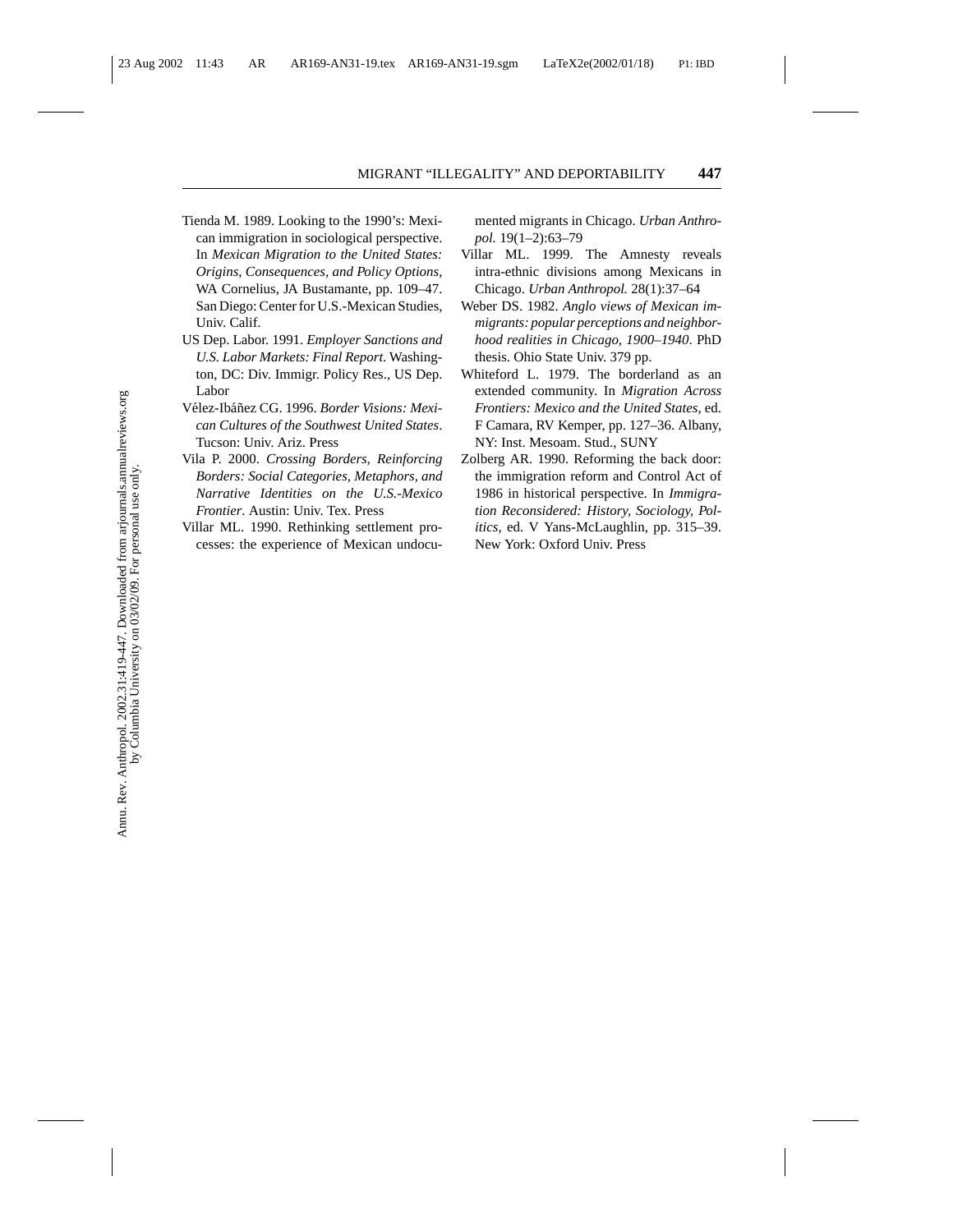## **CONTENTS**

| Frontispiece-Clifford Geertz                                                                                                                  | xxii         |
|-----------------------------------------------------------------------------------------------------------------------------------------------|--------------|
| <b>OVERVIEW</b>                                                                                                                               |              |
| An Inconstant Profession: The Anthropological Life in<br>Interesting Times, Clifford Geertz                                                   | $\mathbf{1}$ |
| <b>ARCHAEOLOGY</b>                                                                                                                            |              |
| The Politics of Archaeology in Africa, Nick Shepherd                                                                                          | 189          |
| The Intersections of Identity and Politics in Archaeology, Lynn Meskell                                                                       | 279          |
| The Upper Paleolithic Revolution, Ofer Bar-Yosef                                                                                              | 363          |
| <b>BIOLOGICAL ANTHROPOLOGY</b>                                                                                                                |              |
| The Form and Function of Reconciliation in Primates, Joan B. Silk                                                                             | 21           |
| Current Topics in Primate Socioendocrinology, Fred B. Bercovitch<br>and Toni E. Ziegler                                                       | 45           |
| Variation in Human Body Size and Shape, Christopher Ruff                                                                                      | 211          |
| The Human Y Chromosome Haplogroup Tree: Nomenclature and<br>Phylogeography of Its Major Divisions, Michael F. Hammer<br>and Stephen L. Zegura | 303          |
| Energetics and the Evolution of the Genus Homo, Leslie C. Aiello<br>and Jonathan C. K. Wells                                                  | 323          |
| <b>LINGUISTICS AND COMMUNICATIVE PRACTICES</b>                                                                                                |              |
| Signs of Their Times: Deaf Communities and the Culture of Language,<br>Richard J. Senghas and Leila Monaghan                                  | 69           |
| Discourse Forms and Processes in Indigenous Lowland South America:<br>An Areal-Typological Perspective, Christine Beier, Lev Michael,         |              |
| and Joel Sherzer                                                                                                                              | 121          |
| Language Socialization: Reproduction and Continuity, Transformation<br>and Change, Paul B. Garrett and Patricia Baquedano-López               | 339          |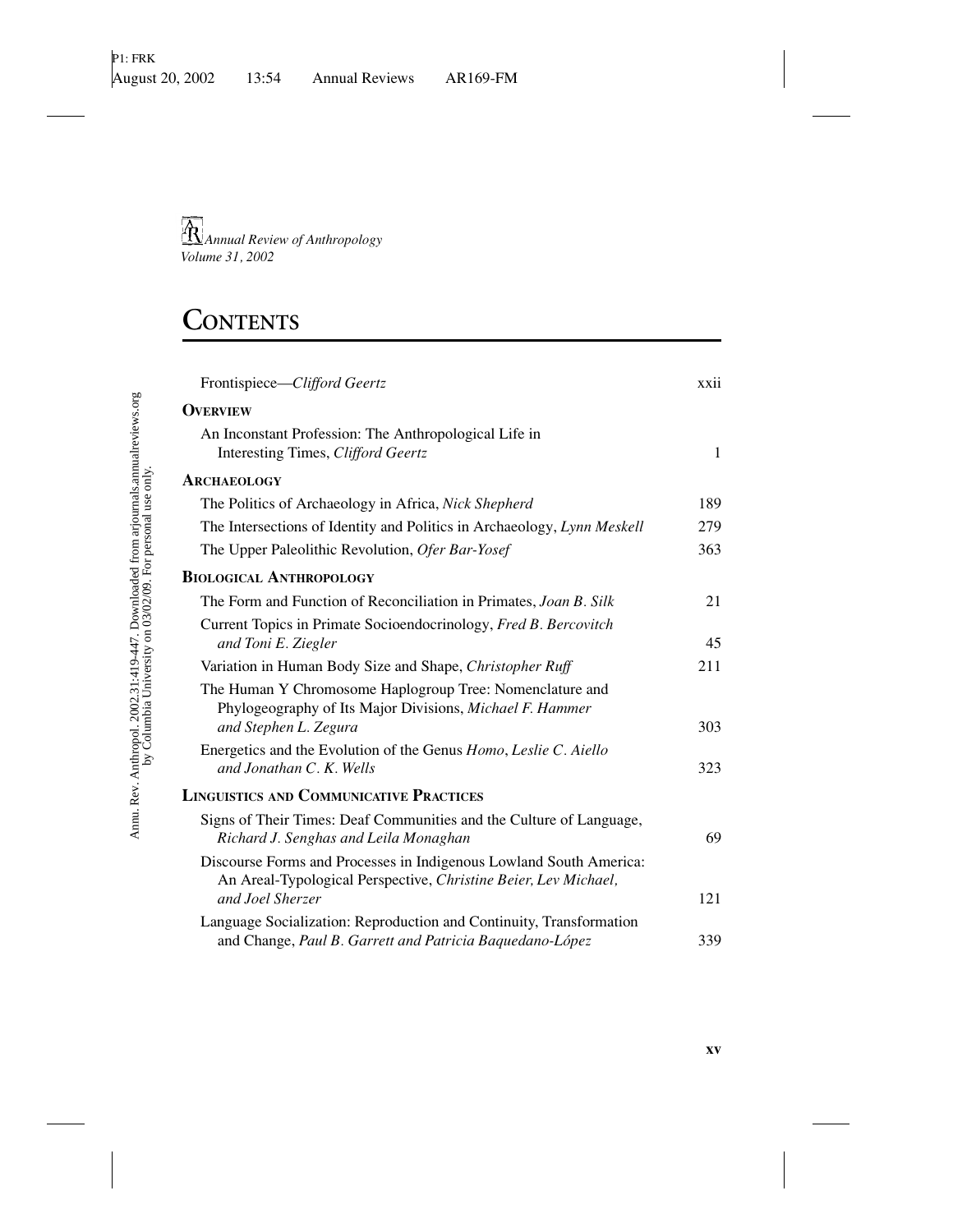| <b>REGIONAL STUDIES</b>                                                                                       |     |
|---------------------------------------------------------------------------------------------------------------|-----|
| Religion in South Asia, Peter van der Veer                                                                    | 173 |
| African Presence in Former Soviet Spaces, Kesha Fikes and<br>Alaina Lemon                                     | 497 |
| <b>SOCIOCULTURAL ANTHROPOLOGY</b>                                                                             |     |
| The Anthropology of Food and Eating, Sidney W. Mintz and<br>Christine M. Du Bois                              | 99  |
| Street Children, Human Rights, and Public Health: A Critique<br>and Future Directions, Catherine Panter-Brick | 147 |
| Weber and Anthropology, Charles F. Keyes                                                                      | 233 |
| Contemporary Trends in Infant Feeding Research, Penny Van Esterik                                             | 257 |
| Laboring in the Factories and in the Fields, Sutti Ortiz                                                      | 395 |
| Migrant "Illegality" and Deportability in Everyday Life,<br>Nicholas P. De Genova                             | 419 |
| The Anthropology of Online Communities, Samuel M. Wilson and<br>Leighton C. Peterson                          | 449 |
| Toward an Anthropology of Democracy, Julia Paley                                                              | 469 |
| Youth and Cultural Practice, Mary Bucholtz                                                                    | 525 |
| <b>THEME I: CHILDHOOD</b>                                                                                     |     |
| Street Children, Human Rights, and Public Health: A Critique<br>and Future Directions, Catherine Panter-Brick | 147 |
| Contemporary Trends in Infant Feeding Research, Penny Van Esterik                                             | 257 |
| Youth and Cultural Practice, Mary Bucholtz                                                                    | 525 |
| THEME II: THE ANTHROPOLOGY OF EVERYDAY LIFE                                                                   |     |
| The Form and Function of Reconciliation in Primates, Joan B. Silk                                             | 21  |
| The Anthropology of Food and Eating, Sidney W. Mintz and<br>Christine M. Du Bois                              | 99  |
| Contemporary Trends in Infant Feeding Research, Penny Van Esterik                                             | 257 |
| Laboring in the Factories and in the Fields, Sutti Ortiz                                                      | 395 |
| Migrant "Illegality" and Deportability in Everyday Life,<br>Nicholas P. De Genova                             | 419 |
| The Anthropology of Online Communities, Samuel M. Wilson and<br>Leighton C. Peterson                          | 449 |